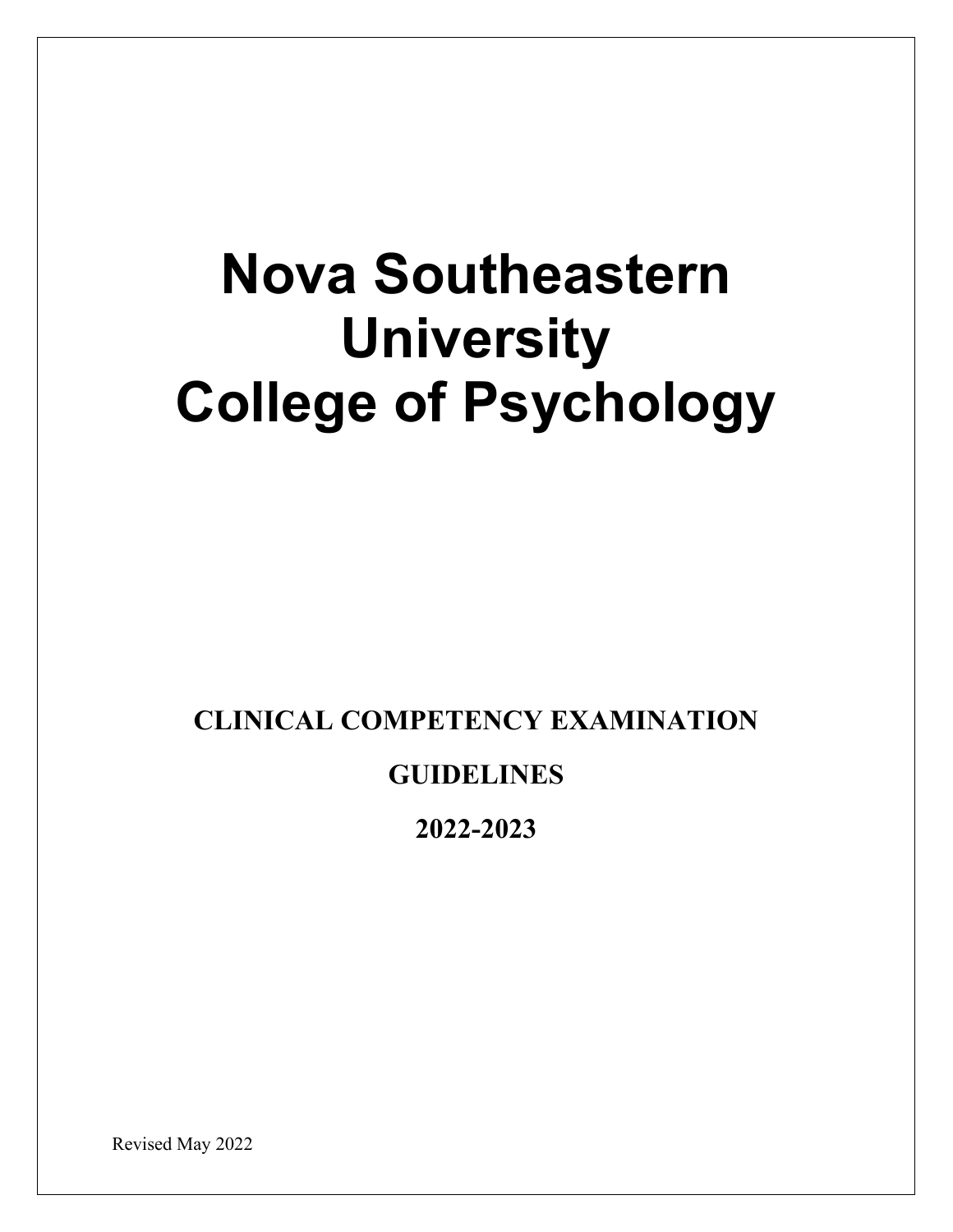# Table of Contents

| Appendices |  |
|------------|--|
|            |  |
|            |  |
|            |  |
|            |  |
|            |  |
|            |  |
|            |  |
|            |  |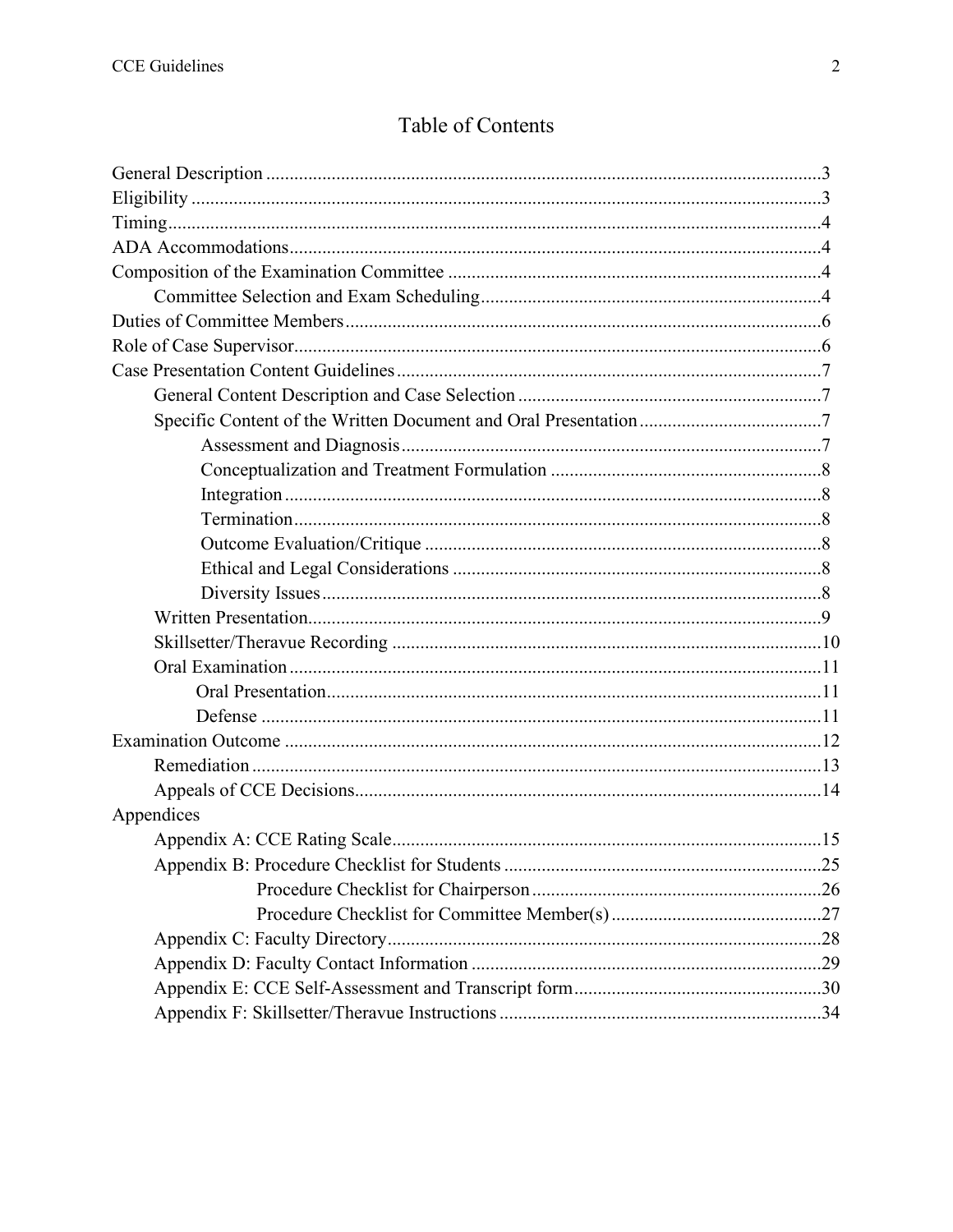# **Clinical Competency Examination**

All doctoral candidates are required to sit for and pass a clinical competency examination. The examination evaluates the student's ethical knowledge, understanding of, and skills in psychodiagnostics and intervention. It is a prerequisite to internship eligibility (i.e., it must be completed before a student can submit internship applications). In the event of failure, the examination may be retaken up to three times. A fourth failure results in automatic dismissal from the doctoral program.

#### **General Description**

The Clinical Competency Examination (CCE) is designed to assure that students have achieved the level of clinical knowledge, clinical skills, and ethical knowledge expected of a student ready to begin internship. The CCE requires the student to prepare a written and an oral case presentation through which he/she demonstrates satisfactory skills in assessing a case, developing an appropriate conceptualization and formulating a treatment plan based on it, conducting pertinent interventions, and evaluating the progress and outcome of the intervention(s) chosen. Faculty evaluate students using the CCE Rating Form (see Appendix A).

All students in the Doctoral Program in the College of Psychology are required to demonstrate mastery of specified clinical skills, including assessment and diagnosis, case conceptualization and treatment formulation, relationship and therapy skills, and written and oral communication, through the CCE as a component of establishing internship eligibility. It is the student's responsibility to identify a case for the CCE. Checklists of procedures for the student, CCE Chairperson, and each committee member participating in the Clinical Competency Evaluation are presented in Appendix B.

# **Eligibility**

The CCE evaluation criteria are designed to assess clinical competence at a level appropriate to students who have completed required course work and practica and are presenting as ready for internship. Academic eligibility for the CCE is checked by the Clinical Training Office.

To be eligible to sit for the CCE, students must have successfully completed the assessment and therapy course sequences, six (6) credits of intervention electives, and four (4) 4-month semesters of Clinical Practicum and Intensive Supervision. This training sequence is delineated in the Clinical Psy.D. and Ph.D. programs' Handbooks. In addition, the Clinical Training Office provides eligible students with the CCE eligibility checklists by email.

At the discretion of the Director of Clinical Training, the eligibility requirement of six credits of intervention electives may be waived for students in the Clinical Neuropsychology and Forensic concentrations. Students in these concentrations may petition the Director of Clinical Training for waiver of this requirement. In addition, the student must be in good standing (i.e., not on academic or other probation, leave of absence, etc.). In very exceptional circumstances, however, students who have completed all course requirements excluding dissertation may request permission to sit for the CCE while on a leave of absence.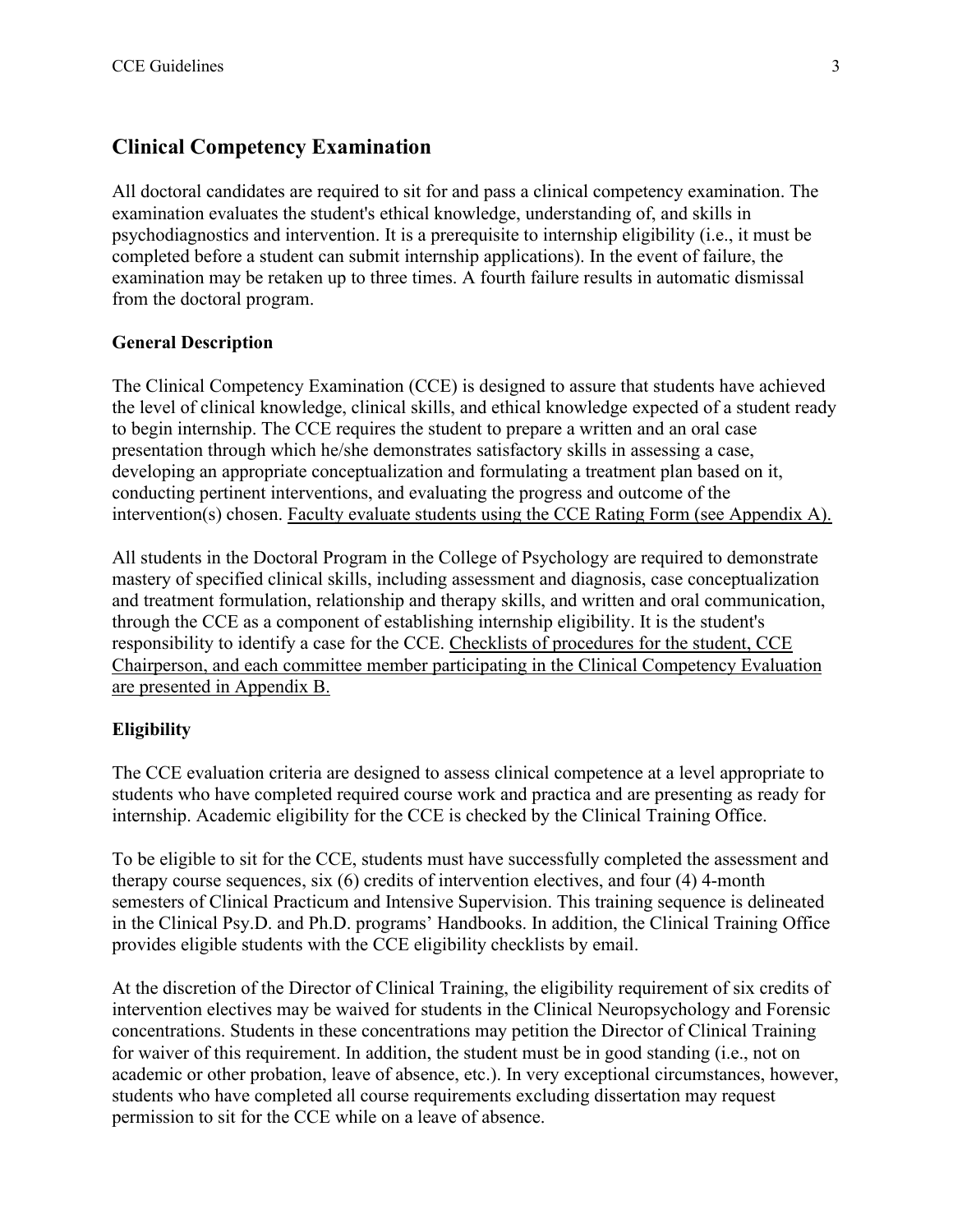#### **Timing**

For **applicants** (planning to apply for internship that same year), the **LAST DAY** to **SIT** for the CCE can be no later than 10 (**TEN**) working days prior to the **LAST** day of the **FALL** semester. The examination must be conducted while school is in session, not during intersessions or breaks. Students should be aware internship application deadlines may be earlier; thus, they are well advised to schedule the CCE at least within 10 (ten) days from their first internship application deadline to allow for evaluation of a third committee member should the decision of the CCE committee is deemed a split. Examinations may be scheduled in the summer session if the committee members are available (generally 12-month faculty) and agree to the arrangement. It is each candidate's responsibility to adhere to the deadlines noted herein.

#### **ADA Accommodations**

Students who need accommodations for the CCE should contact the NSU Office of Disability Services at Phone: (954) 262-7185 or disability services  $@nowa.edu$  to request a letter, which can be sent to the doctoral program DCT. This letter must detail specific CCE accommodations to share with the student's CCE committee. Accommodations for classes or practica do not apply.

#### **Composition of the Examination Committee**

The examination committee is comprised of two College of Psychology faculty members identified as eligible to serve by the Director of Clinical Training. **Case supervisors are excluded from serving as committee members (i.e., if a faculty member has supervised you on the case you present for CCE, they may not serve on your committee).** Other faculty members excluded from serving include concentration faculty of the student and faculty who employ or have employed the student as a program coordinator. Additionally, possible CCE committees will be distributed to faculty before finalization in order that those with relationships too close or conflictual to render objective decisions may recuse themselves from membership.

# **The Committee members serve ONLY as examiners, NOT as advisors to the project. The student should not consult with committee members about the content or structure of the examination other than about the format and timing of the oral examination.**

#### **Committee Selection and Exam Scheduling**

- 1. In the Winter semester of the third year, all students who anticipate taking the CCE during the following academic year will complete a CCE request form online which:
	- a. Indicates the treatment modality of the case intended for presentation and the age range of case (geriatric, adult, child). This information may be used by the Director of Clinical Training to assign the evaluation committee.
	- b. Lists the names of ten (10) faculty members from among whom the Chair of his/her examination committee will be selected.
- 2. The Director of Clinical Training will select the student's Chair from the list of ten names submitted and will assign a second member of the eligible faculty to serve on the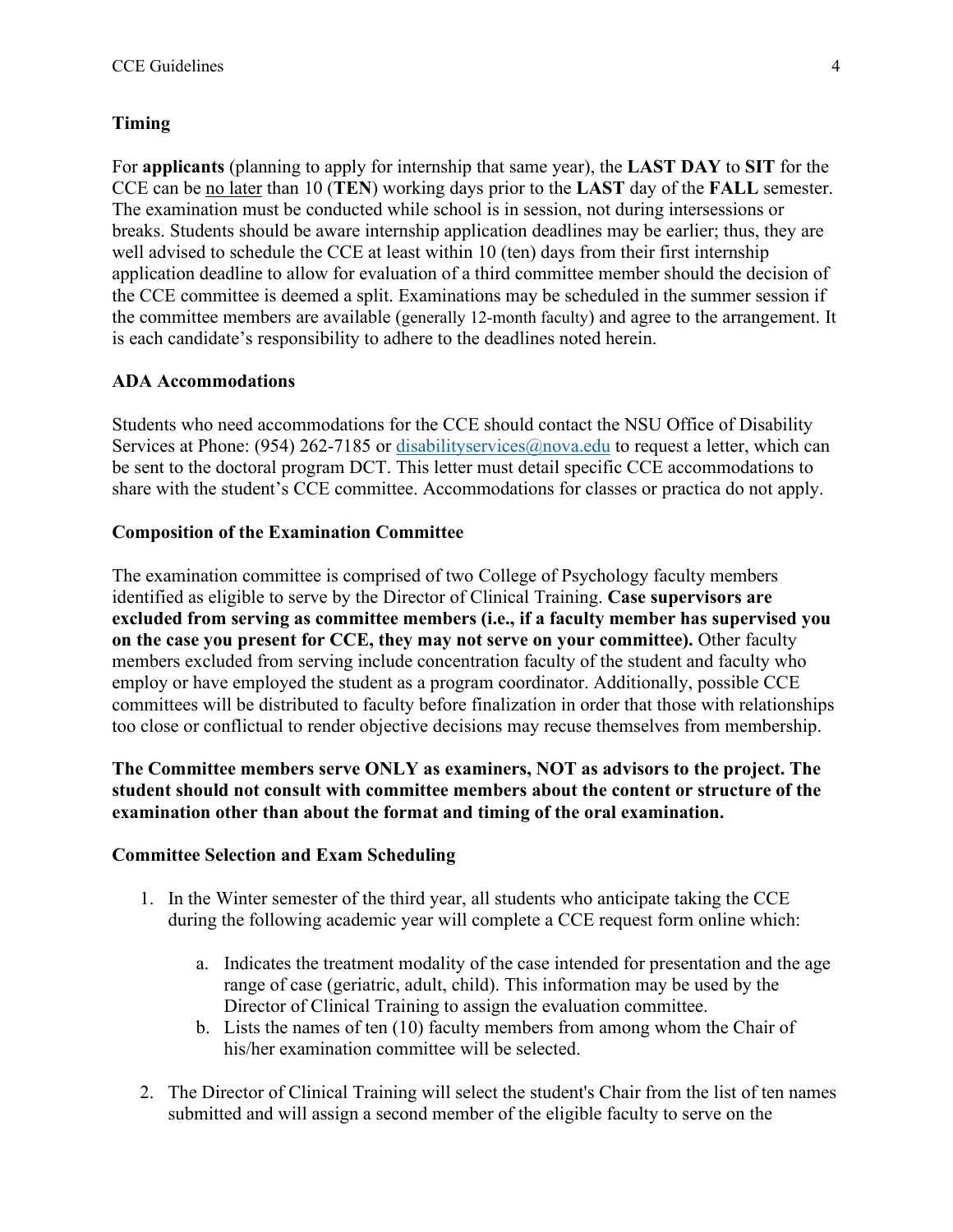examination committee, exclusive of previous supervisors or others who are excluded (see section above regarding eligibility). Both faculty and student will be informed of the assignment sometime during the Summer semester.

- 3. The student contacts the committee members following the faculty's preference (see Appendix C) to schedule an examination date. Before agreeing to the date so identified, the Director of Clinical Training checks the student's transcript to be certain that all prerequisites have been, or will be, successfully completed by the scheduled date.
- 4. Students must schedule the CCE oral exam a minimum of four (4) weeks in advance of the exam date. Students are responsible for reserving an examination room at the time the examination is scheduled. Please, contact the Coordinator of the Office of Clinical Training to schedule the room. If COVID-19 safety protocols are still in place or if a faculty member is ill or exempt, CCEs may be scheduled via Zoom at the discretion of the CCE faculty committee. It is the student's responsibility to inform the Office of Clinical Training (officeofclinicaltraining  $(\partial_{0}N_{0})$  of the date of oral examination and schedule the Zoom meeting. The only exception to this would be if the Chair of CCE faculty committee advises otherwise.
- 5. Three (3) copies of the written presentation (the CCE document) are required: one for the Director of Clinical Training and one for each of the committee members. Students are responsible for submitting their CCE materials NO LATER than 5 pm three (3) weeks before the examination date to their committee members. If the materials are not provided by this deadline, the student will be required to move the date of the CCE. Students must first submit the document to the Coordinator of the Office of Clinical Training for format approval. Hence, students are advised to submit the document to the Office of Clinical Training no later than noon on the date it is due for review so that it will be ready for their faculty committee by 5pm. If COVID-19 safety protocols are still in place, the document may be emailed to the Office of Clinical Training at [officeofclinicaltraining@nova.edu](mailto:officeofclinicaltraining@nova.edu) and to their Committee members.
- 6. The student presents his/her case material orally during the examination, typically via a presentation (20 minutes maximum) and then through a question and answer period. The presentation is open to all faculty and registered students who wish to attend, but guests are not required. (Students who wish to attend another student's CCE need only be registered for classes during the regular academic year; they do not need to be registered for summer classes, even if the CCE is scheduled during the summer session.) Due to the confidential and clinical nature of the material, examinations are open only to faculty and currently enrolled students.
- 7. The student makes arrangements to audiotape the entire oral examination and is responsible for ensuring adequate listening quality of the tapes. Students should use a digital recorder or their own computers. Deliberation by the committee following the oral examination and subsequent feedback to the student shall not be recorded. These recordings become the property of the College of Psychology. If COVID-19 safety protocols are still in place and the CCE oral defense takes place via Zoom, it is the student's responsibility to ensure the defense is recorded using Zoom. The student is also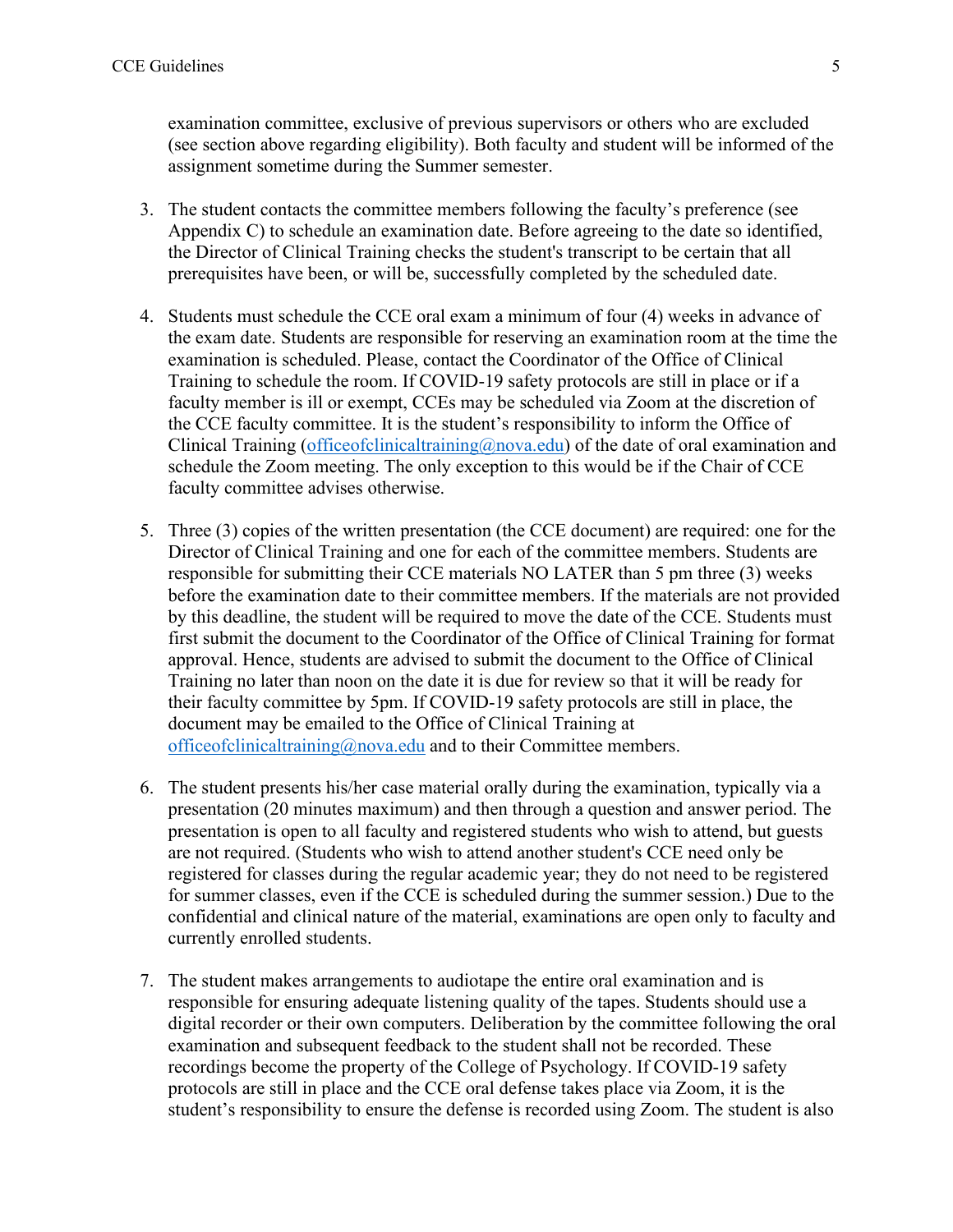responsible for submitting an unlisted SharkMedia link of the oral defense recording within an email to the Office of Clinical Training at office of clinical training  $\omega$  nova.edu.

8. Under the Chair's direction, the Committee conducts an examination regarding the case and relevant issues. Comments or questions from the floor may be entertained at the Chair's discretion. At the close of the examination, the candidate and any observers are dismissed while the Committee deliberates and evaluates the written and oral case materials. Students are asked to step out of the room while the committee deliberates. If COVID-19 safety protocols are still in place and the oral defense is on Zoom, the recording is stopped, and students are placed into a waiting room or asked to log off during faculty deliberations.

#### **Duties of Committee Members**

To equitably distribute the workload, the number of examination committees on which faculty members serve will be limited. The limit will be adjusted each year according to the number of students requesting examinations and the number of eligible faculty members available to serve.

It is the responsibility of the Committee members to study the student's written and recorded materials prior to the examination date, to query the student in a manner relevant to the case, to evaluate the student's written and oral presentation using the standard evaluation form to render an independent pass or remediate decision, and to provide recommendations for remediation where warranted. Immediately after the examination, the Chair informs the student and the Director of Clinical Training or the Coordinator in the Office of Clinical Training of the student's pass, remediate, or split decision status.

Within five (5) working days of the examination date, the individual committee members are responsible for submitting electronically their ratings the CCE Rating Scale to the Director of Clinical Training. In addition, each member should return all recordings to the student and decide whether to return or keep the written materials, unless other arrangements have been made with the student on an individual basis. If faculty member decides to keep the written materials, he/she securely stores them under double key in the faculty's office.

#### **Role of the Case Supervisor**

The case supervisor, or any other professional person included within the case's limits of confidentiality, may provide consultation and supervision with regard to any aspect of management of the case. However, the student holds sole responsibility for organizing, conceptualizing, and communicating the case presented. **There should be no input from supervisors or other faculty into the preparation of the written examination documents**. The supervising clinician may not serve as an examination committee member, nor may he/she attend or participate in the examination process. **Supervisors or faculty members may advise students about the CCE cases but must do so in a manner consistent with the principle that it is the students' work. Supervisors or faculty members may discuss with the student the case he/she would like to present for the CCE but may NOT read or comment directly on the document. Supervisors or faculty members may listen to and give feedback on the Skillsetter/Theravue recordings. Supervisors or faculty members who are not on the**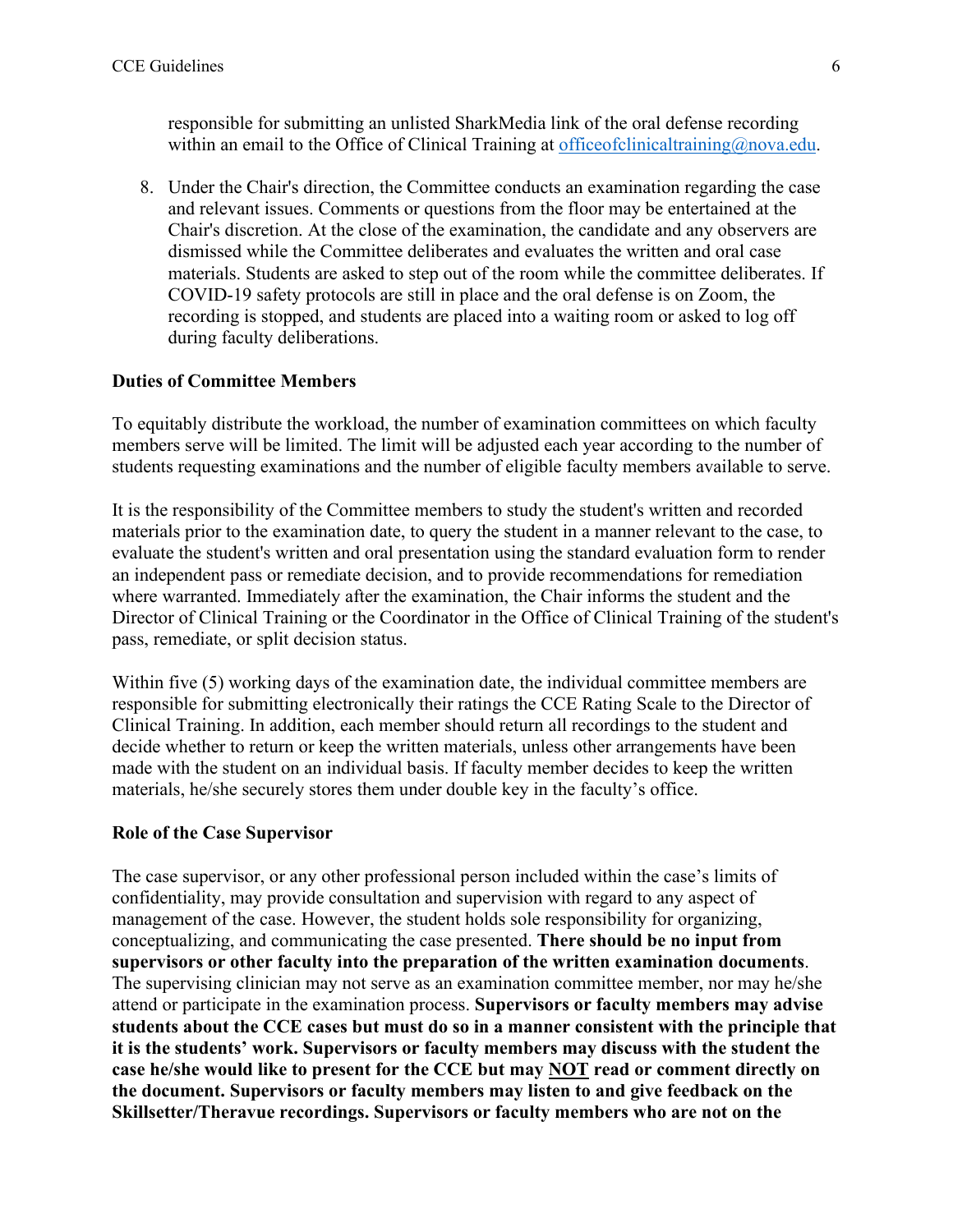# **students' CCE committee may conduct Mock CCEs with the student who is preparing to defend his/her case.**

#### **Case Presentation Content Guidelines**

#### **A. General Content Description and Case Selection**

The student should select a case for presentation that permits an adequate sampling of his/her knowledge and skill in the treatment modality used. The student must have served as the primary service provider. Co-therapy or group psychotherapy are not appropriate for evaluation of clinical competency.

The case should demonstrate adequate pre-treatment evaluation, conceptualization, treatment planning, intervention, progress assessment, termination management, and outcome assessment. Students are not limited in their choice of client characteristics or presenting problems, type of treatment modality, treatment setting, or duration of treatment. Treatment duration; however, must be consistent with the empirically supported treatment literature. The principal guideline for choosing a case should be that it fits within the framework of applied clinical psychology.

Presenting problems meeting diagnostic criteria for Other Conditions That May Be a Focus of Clinical Attention and the Other Specified (previously NOS) categories are appropriate content for CCE if the case lends itself to standards of care within clinical psychology and allows the CCE committee sufficient material to evaluate student competency across domains using the CCE Rating Form. Any questions regarding the appropriateness of a particular case may be posed to the Director of Clinical Training for clarification in advance of submitting CCE materials.

# B. **Specific Content of the Written Document and Oral Presentation**

The following categories should be addressed in structuring both the written and oral portions of the case presentation; the Committee will utilize them in evaluating the student's performance. Adaptations of the content within the categories may be made depending on the particulars of the case. The document must include an appendix containing a written transcript of the Skillsetter/Theravue vignette recordings using the Self-Assessment and Transcript Form (Appendix E).

1. **Assessment and Diagnosis**. The case discussed in the document should demonstrate the student's competence in pre-intervention assessment, whether the assessment involved an intake interview including a history, formal testing, collateral interviews, behavioral assessment, or analysis of material gathered by previous caseworkers, as well as any objective or projective test administered to the client. Appropriate documentation of the evaluation should be presented. Although a summary of assessment impressions and diagnosis is presented in the main document, documentation of the evaluation including summary of scores, interpretation, and treatment progress using figures and/or tables is typically included in appendices given the page limit (see section on length of written presentation below). In addition, the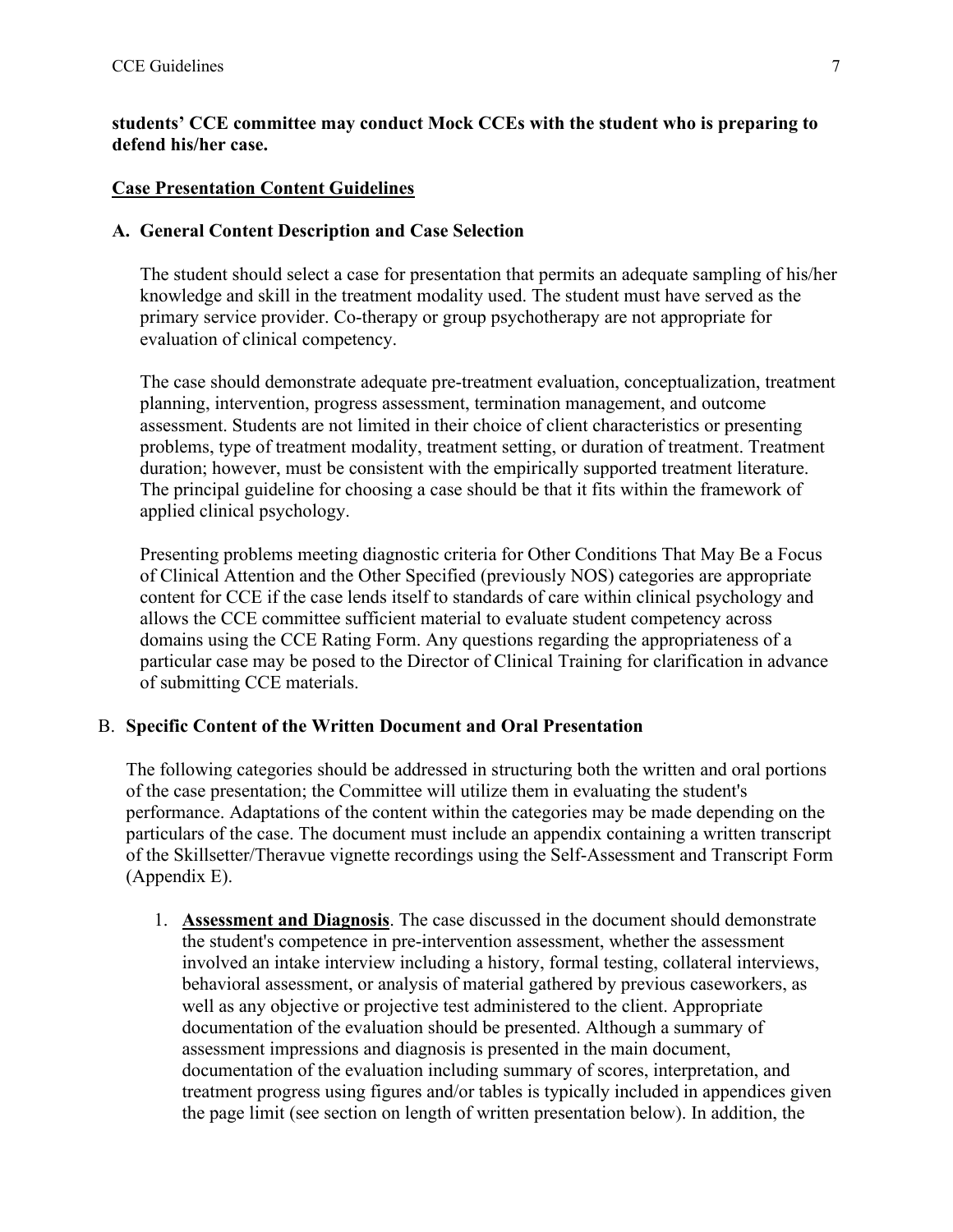student should be prepared to support and discuss decisions made regarding the assessment procedure(s) used, as well as the basis for the diagnosis that the student arrived at based on the assessment information. When appropriate, differential diagnoses considered but ultimately ruled out should also be included as part of the presentation.

Students may develop an alternate assessment plan to demonstrate competency. While this is not required, it can be helpful to students at sites where assessment is discouraged and/or the student felt constrained in the types of assessment they were permitted to use.

- 2. **Conceptualization and Treatment Formulation**. The student should not only describe the conceptual formulation that guided him/her in the initial treatment of the case but should also explain how the assessment data were utilized as a whole in choosing such a formulation. The treatment plan, including goals and appropriate intervention strategies should be described fully. The student should be able to justify the treatment plan based on the conceptualization of the case, the theoretical modality selected, and any pertinent empirical data regarding treatment efficacy.
- 3. **Integration**. This section outlines the student's thinking in his/her handling of the case from the initial intervention(s) to termination. Specifically, emphasis should be placed on describing how assessment data were integrated with conceptual formulation(s) and supportive empirical findings to generate intervention strategies. Focus should also be placed on what progress indicators, including assessment data when relevant, were obtained and how they were used to guide the course of therapy, as well as how any changes in case conceptualization led to changes in treatment.
- 4. **Termination**. A description of the reasoning and other factors involved in the decision to terminate, the issues relevant to this particular case, and the process of termination should be presented. Termination may be complete, in progress, planned, or premature.
- 5. **Outcome Evaluation/Critique**. In addition to a goal-oriented summary of the intervention outcome, the student should analyze the case from the standpoint of strengths and weaknesses of the intervention strategies (especially with regard to relevant empirical findings), quality of the therapeutic relationship, and effectiveness of treatment.
- 6. **Ethical and Legal Considerations**. The student should review any ethical and/or legal issues he/she deems to be relevant to the case. If no ethical or legal issues were raised, a statement to that effect will suffice.
- 7. **Diversity Issues**. The student should briefly review any diversity issues relevant to the assessment, conceptualization, and treatment of his/her case. Examples of individual differences and diversity issues include race, ethnicity, culture, sexual orientation, age, gender, gender identity, disability, and religious preference.

#### **C. Written Presentation**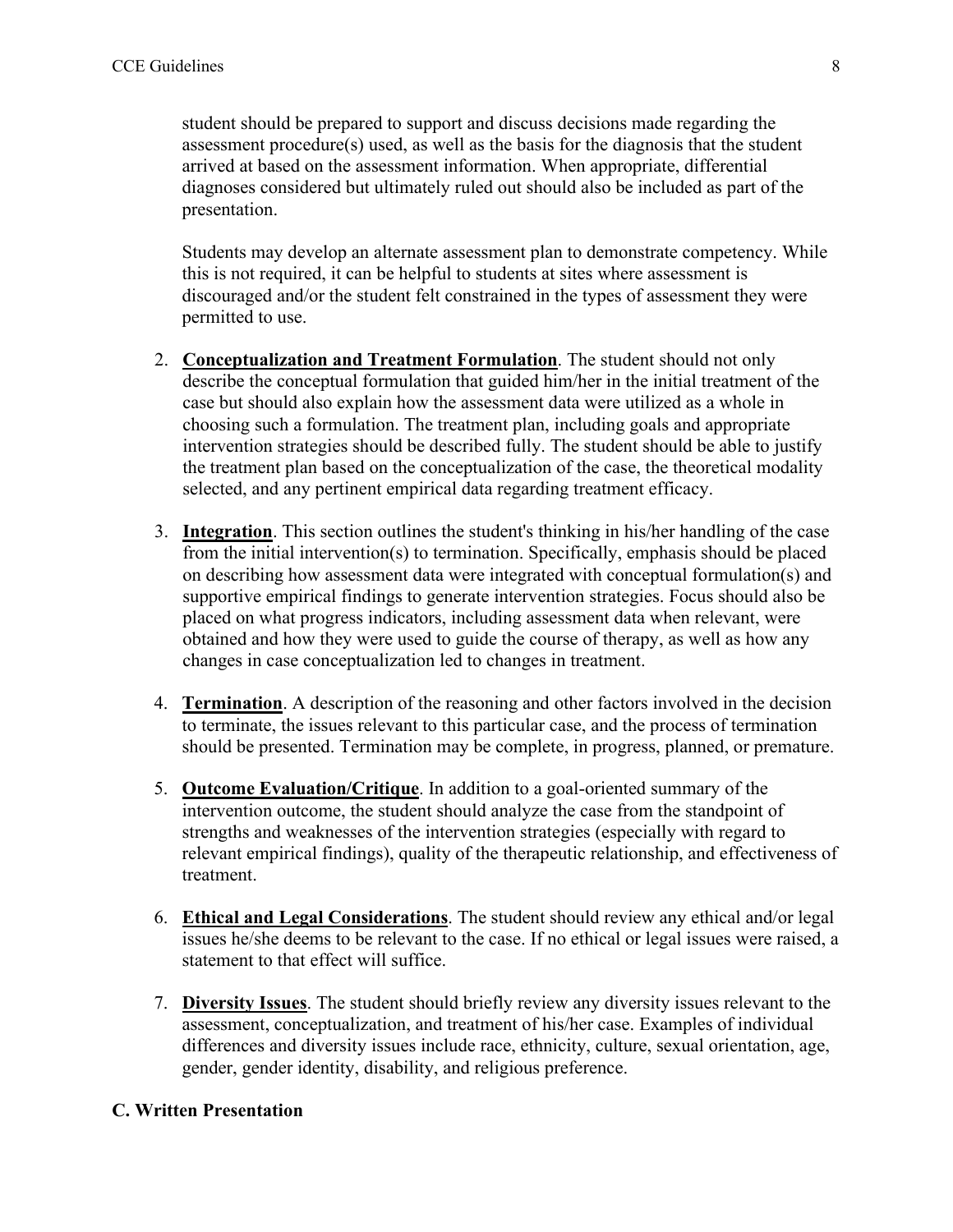The written portion of the CCE may not exceed twenty-five (25) double-spaced typewritten pages (approximately 6250 words). The margins must correspond to those of the current APA editorial style. In general, the document should include information that would be contained in a biopsychosocial (BPS) evaluation, including: the presenting problem and symptoms noted and denied, details about the history of the presenting problem, the client's personal history, explanations to support diagnostic impressions and rule-outs, as well as the rationale and literature support for assessments used, assessment results, etc.). Any additional supporting material, which will render the document longer than 25 pages, can be included as appendices.

However, use appendices judiciously. In other words, include the most salient supporting documents but do not include superfluous material. Examples of materials often included in the Appendices include figures of assessment results at different time points during treatment, de-identified clinical materials (e.g., completed thought records or anxiety hierarchies), etc. The faculty committee members will read materials in the appendix *at their discretion* if the materials are excessive in length. Remember, you may bring additional supporting materials to reference during the CCE oral defense. Please be sure to reference all Appendices in the text. **The lengths of all CCE documents MUST be approved by the Clinical Training Office before distribution to committee members.**

The 25-page limit does **NOT** include title page, table of contents, lists of tables or figures, reference lists, transcript, or copies of progress notes, test protocols, copies of pertinent outcome studies, or other supporting documents. Such supporting documentation may not include extended reviews of literature or supplemental case analyses; pertinent literature review and case analysis, if presented, must be included within the 25-page limit. Please note that Appendices may not be used to skirt the 25 page maximum length of the document. Students submitting CCE documents that exceed these page limits will not be permitted to conduct their examinations until their documents have been revised to conform to these guidelines. As a general rule, the written portion of the CCE should present in relatively concise form what the student intends to present in more extensive form in the oral presentation.

#### **In printing the document, no typeface smaller than Courier 10cpi or font smaller than Times New Roman 12pt can be used.** This is an example of Times New Roman 12-point.

In accordance with the Ethical Principles of Psychologists promulgated by the American Psychological Association, confidentiality must be maintained for ALL materials used in the preparation and presentation of the Clinical Competency Examination. The student accepts full responsibility for ensuring such confidentiality. Specifically, he/she must safeguard the confidentiality of clients' identifying information, life circumstances, place and/or name of the treatment facility or agency, clinical problems, as well as all HIPAA identifiers.

#### **D. Skillsetter/Theravue Recordings**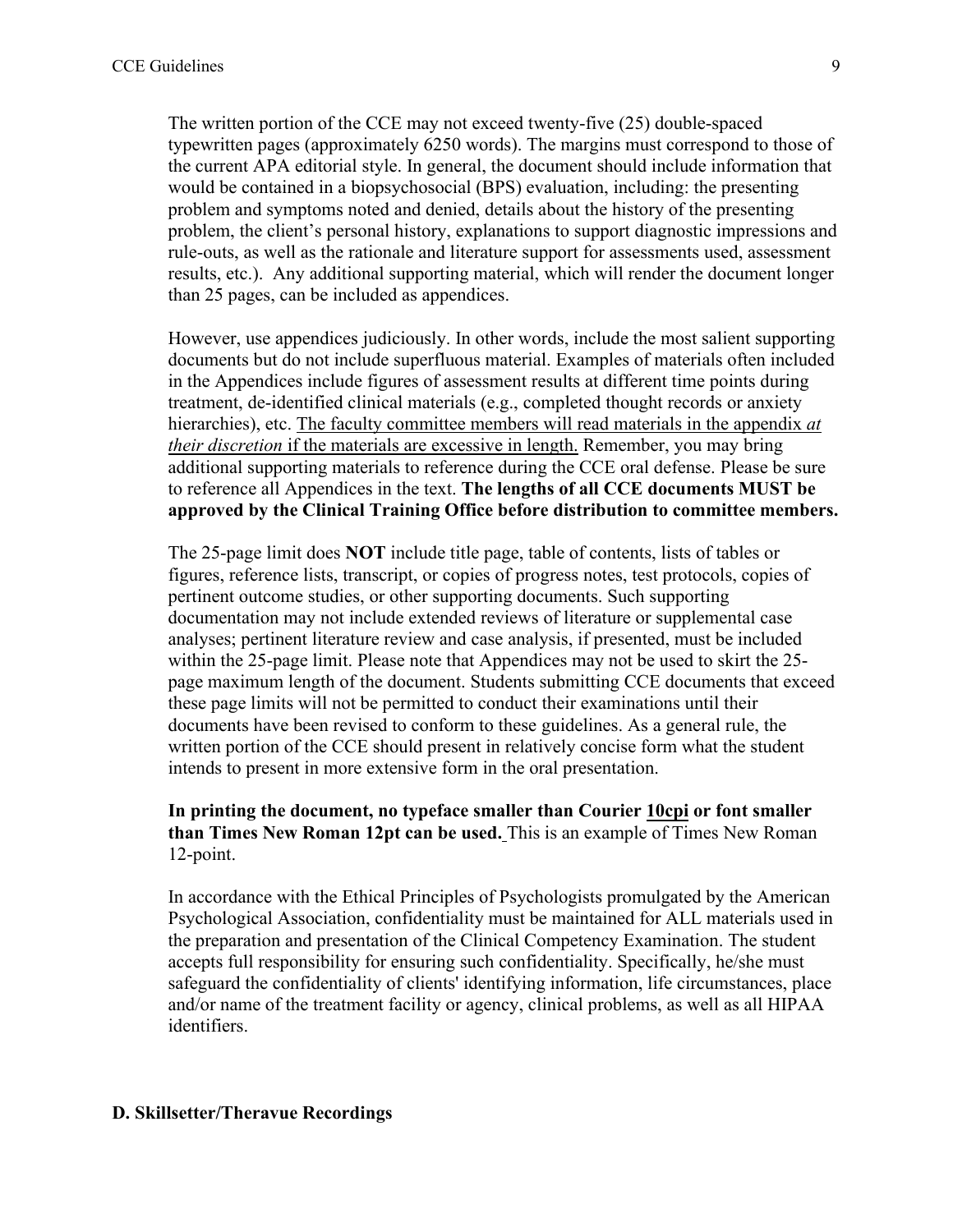Annually, students eligible for the CCE will be asked to vote on a date during the Summer term for completing the Skillsetter/Theravue vignette recordings. All students will record their CCE vignettes using the Skillsetter/Theravue web-based platform on the same prescheduled date and time. All Skillsetter/Theravue recordings must be submitted at the end of the prescheduled time. One make-up date may also be scheduled for students with valid extenuating circumstances. Any student who is unable to complete the recording on the prescheduled day/time, must communicate the reasons why this is the case in writing to the Director of Clinical Training as soon as possible, but no later than 10 working days before the original, pre-scheduled Skillsetter/Theravue recording date.

During the Skillsetter/Theravue recording, students are expected to work independently on their responses to the vignette recordings, and not share any information about the vignettes with anyone. Any violations of this expectation will be considered academic dishonesty and will automatically disqualify the student from the examination and result in a referral to the Professional Standings Committee.

After the recordings have been submitted, students must download their Skillsetter/Theravue recordings, including the original video vignettes and the student's response to the video prompts, to their SharkMedia accounts (see Appendix F). Students will then submit their Skillsetter/Theravue recordings via a SharkMedia link, to the office of Clinical Training and their CCE faculty committee members, along with their written CCE document (at least three weeks prior to the oral examination). A written transcript of the Skillsetter/Theravue vignette recordings and the Self-Assessment and Transcript Form (Appendix E) must be included in the written document in the form of an Appendix in the student's CCE document.

Students who completed the Skillsetter/Theravue portion of the CCE the previous year but did not schedule an oral defense, may elect one of two options: (a) submit the Skillsetter/Theravue recordings from the previous year or (b) re-take and submit new recordings. **If a student chooses to re-take the Skillsetter/Theravue examination, they must submit the new recordings** (i.e., students will not be able to choose between the previous and new recordings).

However, students re-taking the CCE after a "remediate" decision the previous year must re-take the Skillsetter/Theravue portion of the examination. These students may not use the Skillsetter/Theravue recordings previously submitted and resulting in a "remediate" decision.

The CCE candidate is responsible for submitting a recording of adequate quality to enable the examiners to hear and to evaluate the Skillsetter/Theravue vignettes effectively. There is no minimum length for such recordings, but each must demonstrate appropriate application of the target skills delineated on the Self-Assessment and Transcript Form (Appendix E). The written transcript will not suffice as a substitute for a recording of inadequate quality. Presentation of an inaudible recording may result in postponement of the CCE until such time as an adequate quality recording can be provided.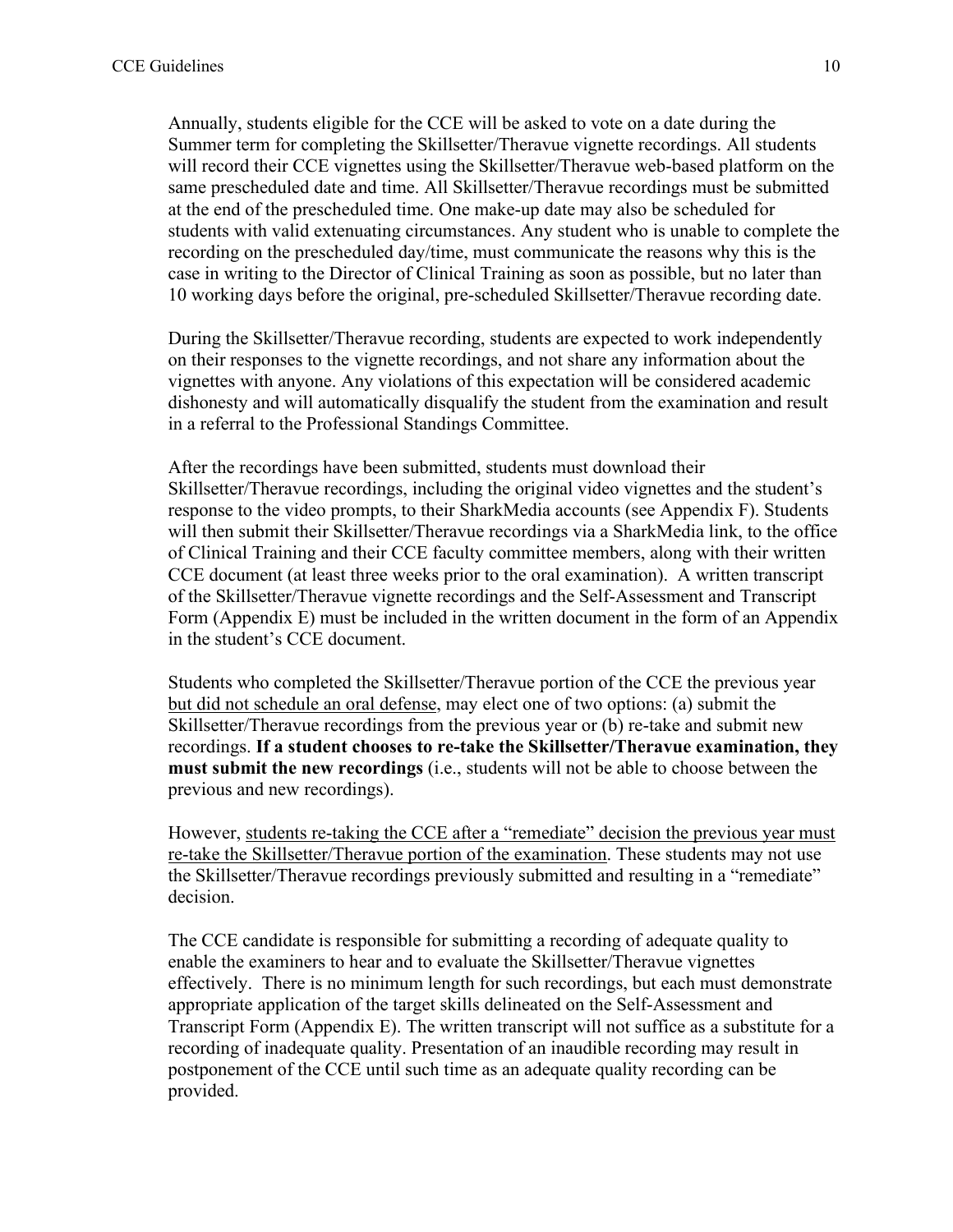# **E. Oral Examination**

- 1. **Oral presentation**. As the examiners will have read the written material before the examination, the oral presentation should build upon, but not repeat, the basic information conveyed in writing. The student should therefore be prepared to present and discuss an overview of his/her case. **This presentation should not exceed twenty (20) minutes in length**, and should emphasize the following aspects:
	- **a. Conceptual formulation and integration**. The student should be able to explain and support his/her conceptualization and address how conclusions were drawn and what effect these had upon the management of the case. Changes in the conceptual and diagnostic formulation over time should be noted as well. **Students should be prepared to discuss in the oral examination one alternative, distinct theoretical approach or set of procedures that are relevant to their case. The discussion of an alternative theoretical approach typically takes place during the question and answer portion of the evaluation. Thus, the committee will not necessarily examine the student on that model nor will the student be required to present this alternative model in his/her written document.**
	- **b. Therapeutic interventions**. A discussion of therapeutic interventions is central to the presentation. The student should demonstrate knowledge of the relevant literature(s), and should be able to discuss how assessment data, conceptual models, and empirical findings were integrated to formulate treatment plans. Specifically, the student should discuss treatment goals, choice of modality, specific intervention strategies employed, and the impacts of each.
	- **c. Critical evaluation of the case**. This portion of the oral examination should consist of an objective and thoughtful critique of the case. (For example, in retrospect, what "errors" were made? What other interventions might have proven more effective for the client?)
- 2. **Defense**. The majority of the time is allotted to the critical evaluation of the student's ability to handle the Committee's in-depth exploration and probing of his/her work. The student is required to "think on his/her feet," to consider and evaluate other possible interventions consistent with his/her conceptualization, to contrast modalities, and to support the approach taken. The Committee also evaluates the professional manner in which the student conducts himself or herself during the oral portion of the examination.

In all cases, the Committee members are free to explore and test the student until they conclude they can render an accurate decision. **However, the student will not be examined or evaluated on any conceptual models or empirically validated procedures other than the two he/she has prepared in advance.**

Students have found it helpful to prepare themselves for the defense by (1) attending the CCEs of classmates in order to familiarize themselves with the process, (2) conducting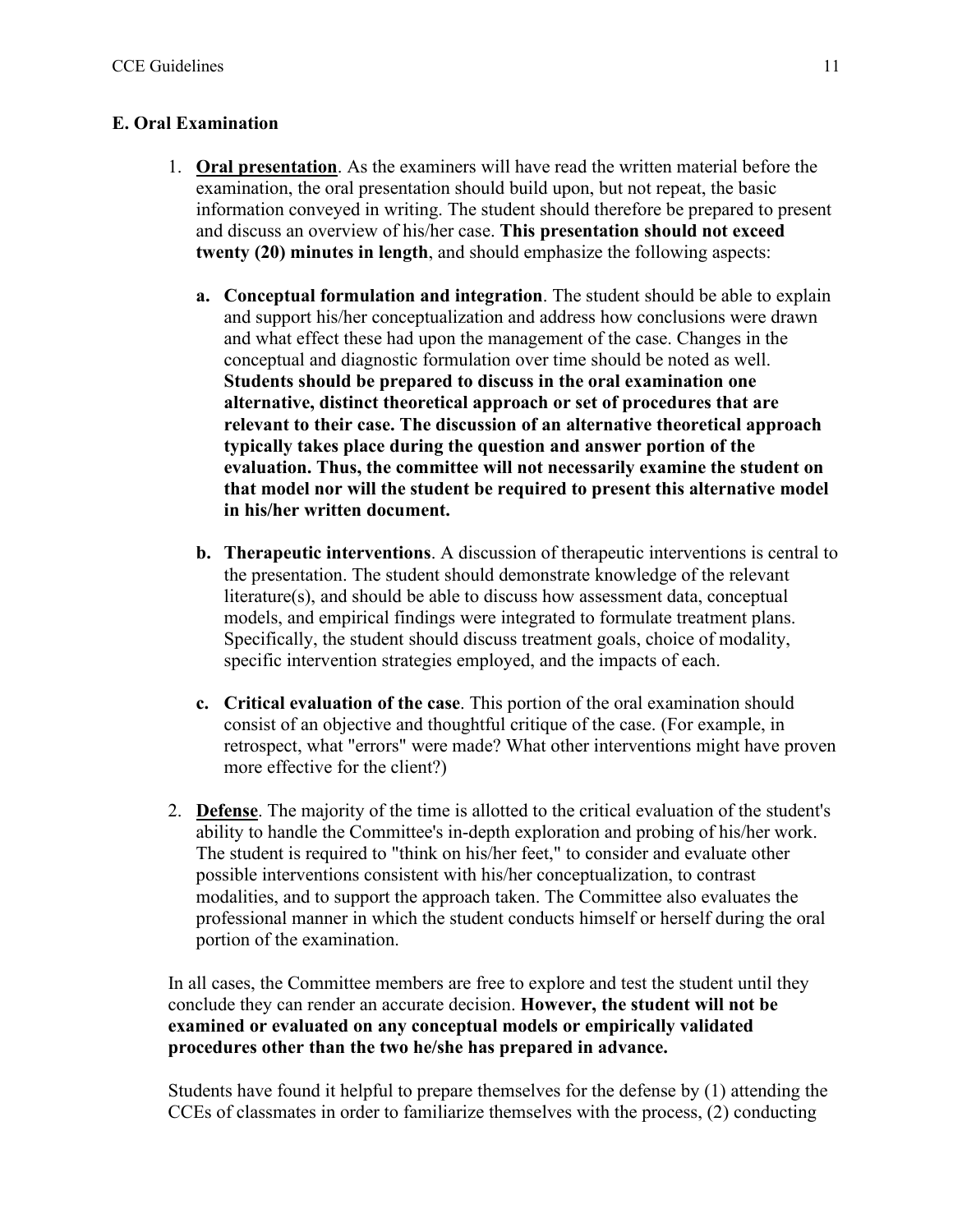mock CCEs with faculty not on their CCE committee and other students, and (3) reviewing the sample written CCE documents available in the Office of Clinical Training. All CCE candidates are encouraged to take advantage of these opportunities, as past students have found that these practices increase confidence, prepare them for unexpected questions, and decrease some of the anxiety of presenting.

#### **Examination Outcome**

The Committee is to evaluate both the written and oral presentations. After deliberation and discussion, each member of the Committee is to render an independent decision (pass or remediate). In addition, each Committee member is to rate the student's strengths and weaknesses in the specific categories of the CCE Rating Scale (Appendix A). **A total score of 70 or above is required to pass the CCE.**

A. The committee members' decisions will result in one of the following outcomes.

- 1. If both members render decisions of Pass, which indicates that the student obtained a total score on the CCE Rating Form greater than 70 points, then the student has successfully completed the CCE requirement.
- 2. **If one member renders a decision of pass and the other member renders a decision of remediate, the outcome will be considered a split decision. The committee chairperson will inform the student and the DCT, who will appoint within three (3) working days a third committee member who will evaluate the student's written work, the Skillsetter/Theravue recordings, and the recording of the oral examination. This member will then render an independent pass or remediate decision using the CCE Rating Scale and will make recommendations as warranted. The third member should NOT contact the original committee members or review their ratings on the CCE scale to ensure that the evaluation is not biased and is conducted independently. Within ten (10) working days, the third member will submit his/her decision to the DCT who will consider the decision in the following manner:**
	- **a. If both a member of the original committee and the third member render a decision of Pass, then the student has successfully completed the CCE requirement;**
	- **b. If both an original member of the committee and the third member render a decision of Remediate, then the CCE is not passed and the majority members will forward their recommendation to remediate to the DCT.**
- 3. If both members render a decision of Remediate, the CCE is not passed, and internship eligibility is accordingly incomplete.
- B. While the basis for each committee member's decision of Pass or Remediate depends on his/her judgment of the adequacy of the student's written and oral presentations as well as the sample taped session, the following guidelines are offered: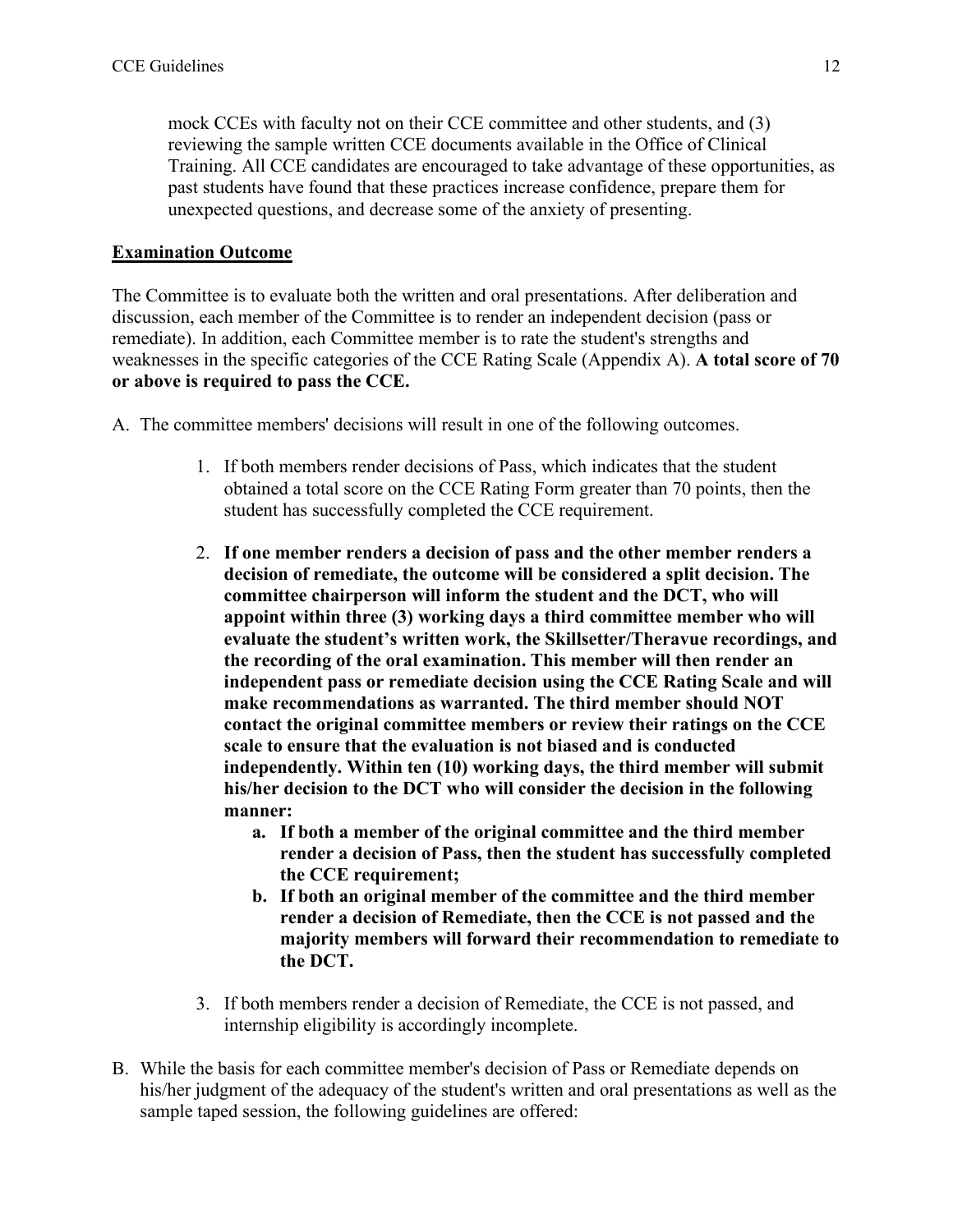- 1. Pass indicates an appraisal that the student's overall clinical performance and presentation are fundamentally sound and are acceptable as presented. The student is deemed ready for internship. The overall score the student obtained on the CCE is at or greater than 70 points.
- 2. **Remediate indicates an appraisal that the student's overall clinical performance is fundamentally unsound, that he or she requires additional training in one or more areas prior to internship, and that he or she will need to be reexamined after a period of remediation, the components of which will be determined by a committee appointed by the DCT.**
- C. The Chair will submit to the Director of Clinical Training the Committee's decision (pass, remediate, or split) as well as ratings of the student's strengths and weaknesses in the specific categories under evaluation.
- D. The Director of Clinical Training will place copies of the written summary to the student, as well as notification of his/her ultimate pass/remediate status in his/her academic and clinical training files. These copies may be obtained by the students from the Clinical Training office.
- E. No student will be eligible to accept an internship placement until successfully completing the CCE.
- F. Not passing the CCE on the fourth attempt results in automatic dismissal from the program.

# **Remediation**

Should the committee's decision be that the student remediate, the DCT will appoint a committee of two faculty members who, together with the DCT, will meet with the student, review the findings of the CCE committee, and develop a written plan of additional work that the student must complete in order to address weaknesses identified by the CCE committee and be able to re-take the CCE. The remediation options include but are not limited to taking additional practica and/or supervision, and then presenting another case.

All candidates determined to be in need of remediation by their examining committees must retake the Skillsetter/Theravue portion of the CCE and sit for the oral examination again, the constitution of which will be different from the prior one, with the and include a third committee member. The three-person committee will be appointed by the DCT.

If the CCE is not passed at the first sitting, the minimum remediation period before a second sitting is three (3) months. If the CCE is not passed at the second or third sitting, the minimum remediation period before sitting for the next examination is six (6) months. Not passing the CCE on the fourth sitting results in automatic dismissal from the program.

# **Appeals of CCE Decisions**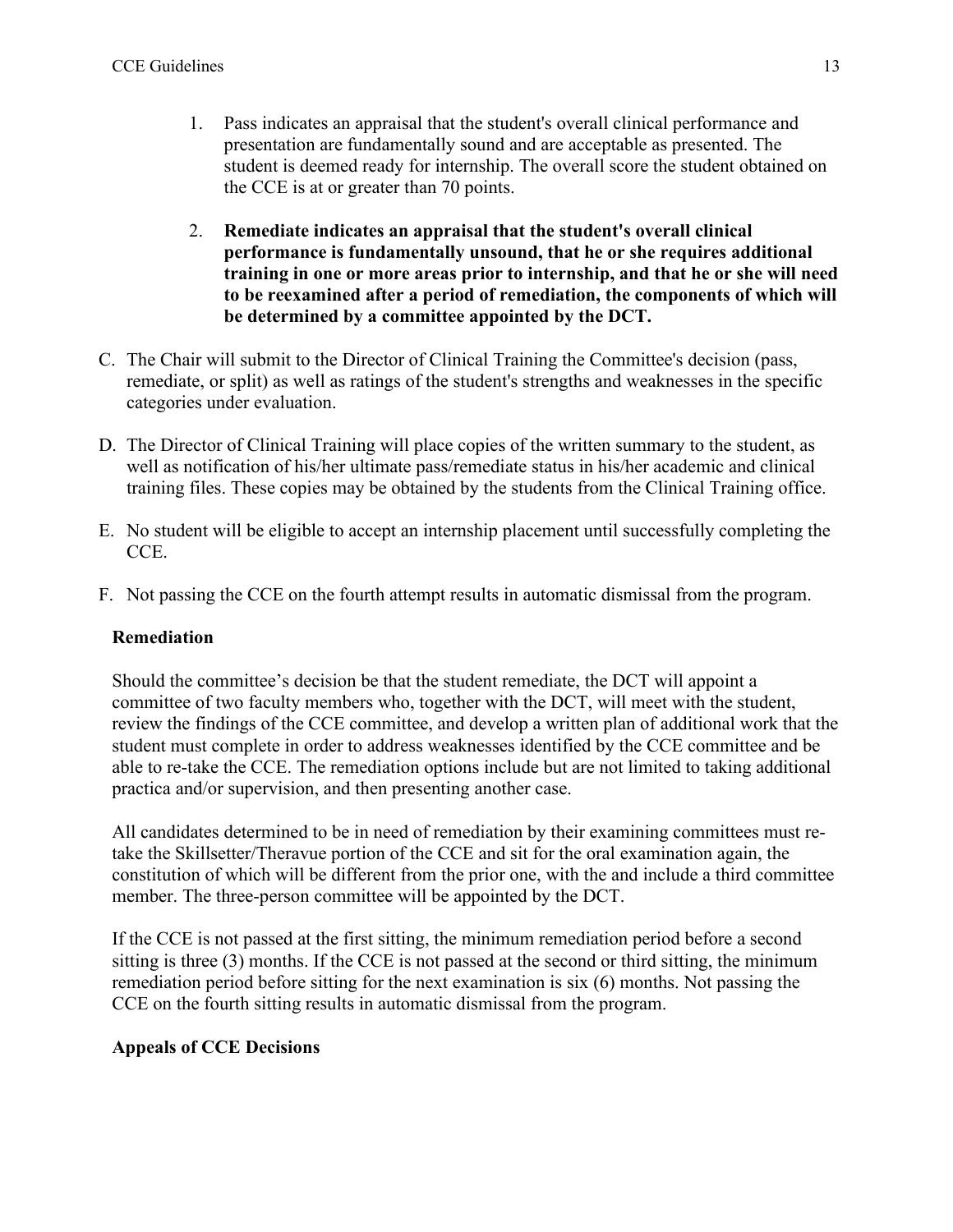Any student wishing to dispute their scores and/or pursue an appeal of the Committee's decision, should consult the Student Grievances and Appeals section of the College of Psychology Student Handbook for their respective program (Ph.D. or Psy.D.).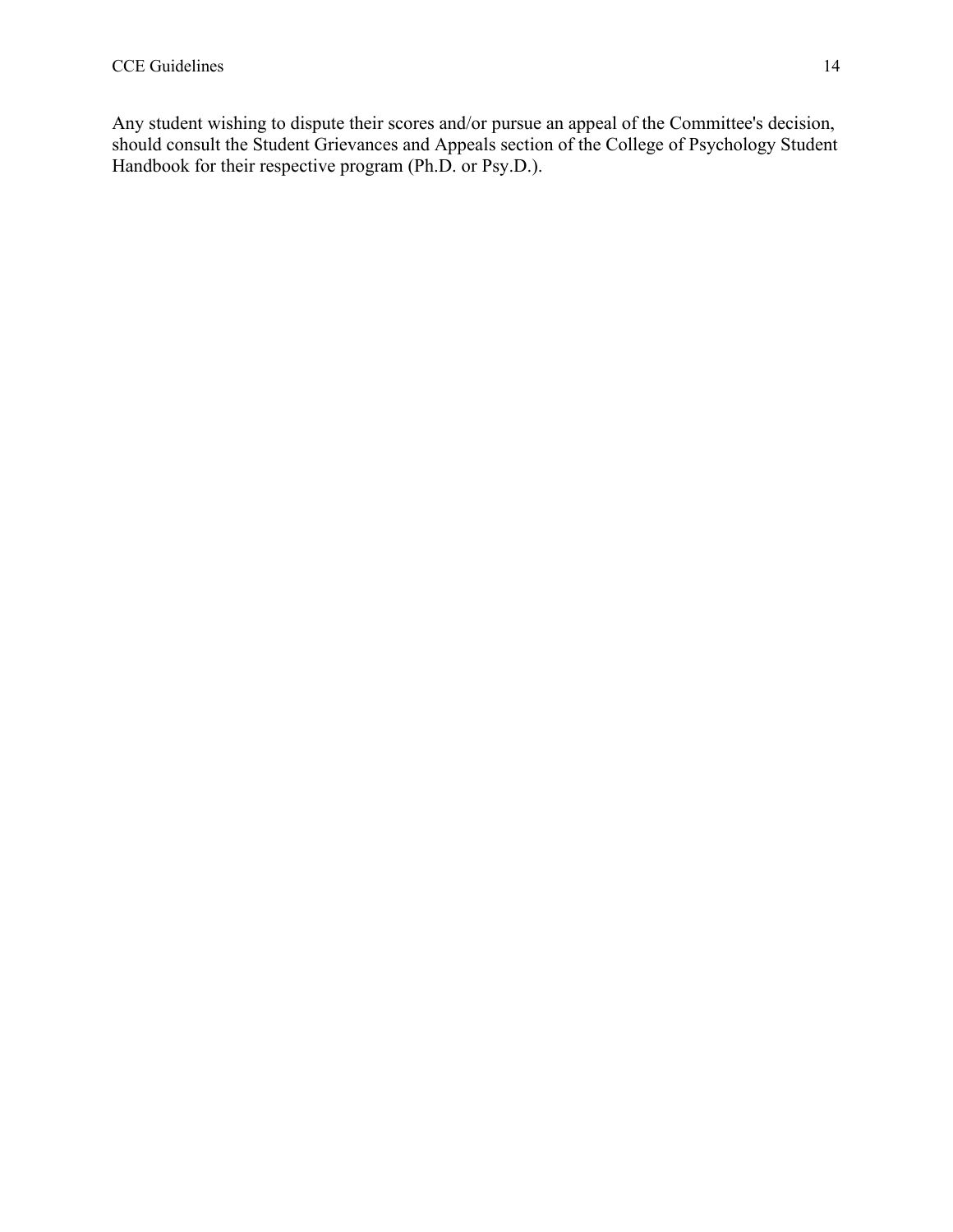# Appendix A

٦

Student's Name: Ph.D. or Psy.D. (circle one) Examiner's Name: Date of Evaluation:

# COMPETENCY DOMAIN 1: Assessment and Diagnosis

| Reason for Referral & Presenting Problem | Vocational and Military Hx      | Past Suicidal or Self-Inj Bx            |
|------------------------------------------|---------------------------------|-----------------------------------------|
| Hx of Presenting Problem                 | Legal Hx (inc. DCF Involvement) |                                         |
| Childhood History                        | Medical Hx and Medications      | Religious/Spiritual Issues              |
| <b>Educational History</b>               | Psy Hx and Medications          | Cultural/Diversity Issues               |
| Family and Social History                | Family Psy and Medical Hx       | <b>Strengths and Protective Factors</b> |

|                            | Competency Demonstrated                    |  |                                                                         | Competency Emerging (but below MLA)        | Competency Not Demonstrated                    |                     |
|----------------------------|--------------------------------------------|--|-------------------------------------------------------------------------|--------------------------------------------|------------------------------------------------|---------------------|
|                            |                                            |  |                                                                         |                                            |                                                | Score               |
| Intake, History and        | The BPS report provides a detailed history |  | The document provides some useful                                       |                                            | The document is lacking key information        | $(0 \text{ to } 5)$ |
| <b>Current Functioning</b> | of presenting problem, background          |  | information but lacks a complete                                        |                                            | about the history of presenting problem,       |                     |
|                            | information, description of current        |  | history of presenting problem,                                          |                                            | background information, description of         |                     |
| Student provides           | functioning and/or risk assessment.        |  | background information, description<br>current functioning, and/or risk |                                            |                                                |                     |
| information sufficient for | Comprehensive coverage of all relevant     |  | of current functioning and/or risk                                      |                                            | <b>assessment.</b> The information provided is |                     |
| diagnosis, case            | background/history (see above).            |  | assessment. The information provided                                    |                                            | incorrect, inconsistent and/or does not        |                     |
| conceptualization and      |                                            |  |                                                                         | is not sufficiently detailed to inform the | inform the development of diagnostic           |                     |
| treatment planning.        |                                            |  | development of accurate diagnostic                                      |                                            | impressions, clinical formulations, and/or     |                     |
|                            |                                            |  | impressions, clinical formulations,                                     |                                            | treatment recommendations.                     |                     |
|                            |                                            |  | and/or treatment recommendations OR                                     |                                            |                                                |                     |
|                            |                                            |  | the report lacks one or more key areas.                                 |                                            |                                                |                     |

|                               | Competency Demonstrated                     | Competency Emerging (but below MLA)     | Not Demonstrated                         |  |                     |
|-------------------------------|---------------------------------------------|-----------------------------------------|------------------------------------------|--|---------------------|
|                               |                                             |                                         |                                          |  |                     |
| Mental Status                 | MSE findings are generally summarized       | MSE findings are present but            | MSE is omitted or wholly inadequate.     |  | $(0 \text{ to } 3)$ |
| $\parallel$ Examination       | fully and accurately within the BPS report, | incomplete or inaccurate. Some          | Many important areas of assessment are   |  |                     |
|                               | including all components of mental status   | important areas of assessment are       | incomplete or missing and/or findings    |  |                     |
| Student gathers               | examination (and a suicide assessment). The | incomplete or missing and/or findings   | across many areas are inaccurately or    |  |                     |
| information needed to         | mental status and behavioral observations   | in some areas are inaccurately or       | incompletely summarized in the document. |  |                     |
| $\vert$ quickly assess client | inform diagnostic impressions and treatment | incompletely summarized in the          |                                          |  |                     |
| <i>functioning</i>            | formulations.                               | document. MSE and behavioral            |                                          |  |                     |
|                               |                                             | observations offer little toward        |                                          |  |                     |
|                               |                                             | diagnostic impressions and/or treatment |                                          |  |                     |
|                               |                                             | formulations.                           |                                          |  |                     |

Revised May 2022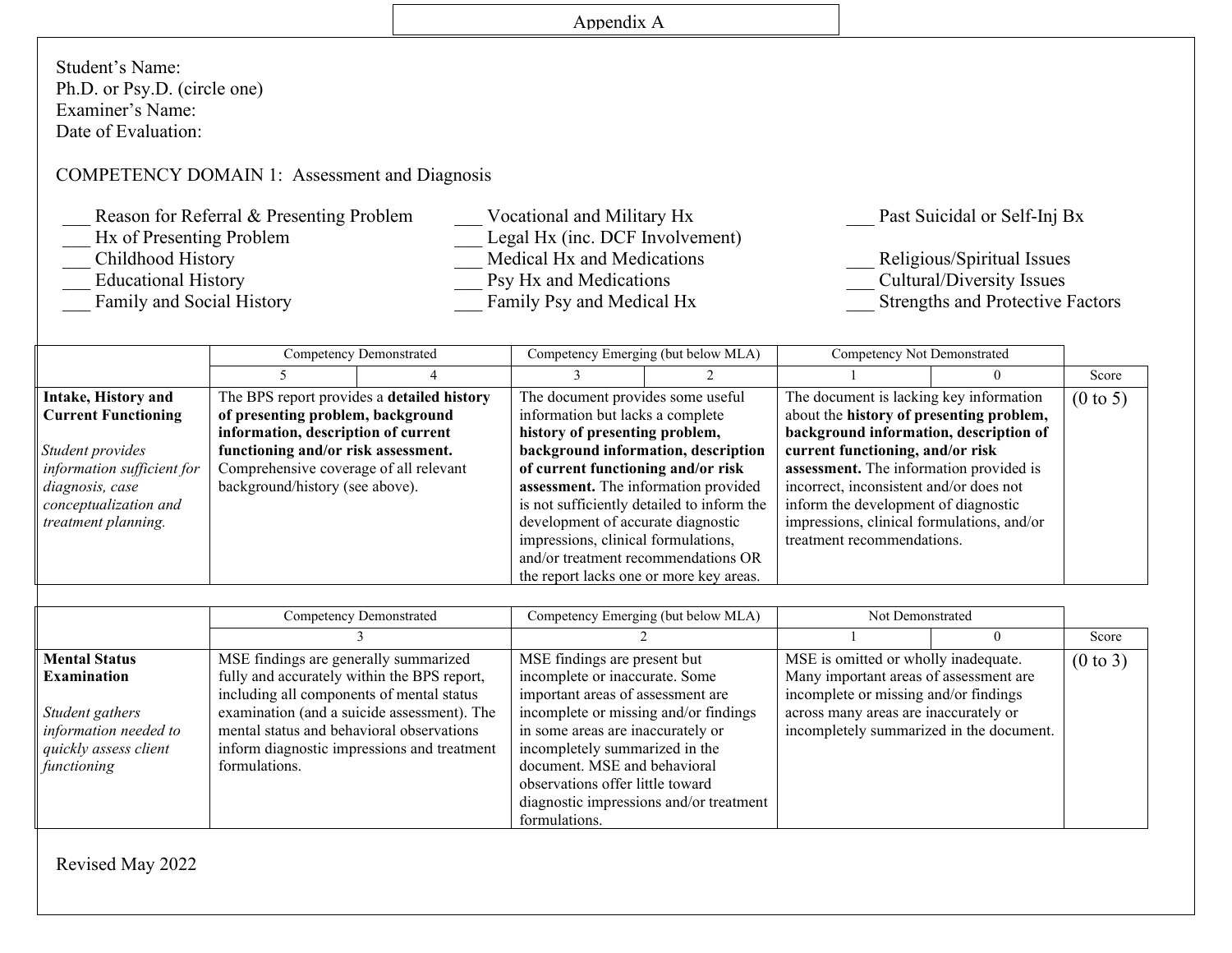|                                                                                                                                                                                                                                         | <b>Competency Demonstrated</b>                                                                                                                                                                                                                                                                                                                                                                                                                                                                             | Competency Emerging (but below MLA)                                                                                                                                                                                                                                                                                                                                                       | Not Demonstrated                                                                                                                                                                                                                                                                                                                        |          |                                                                  |
|-----------------------------------------------------------------------------------------------------------------------------------------------------------------------------------------------------------------------------------------|------------------------------------------------------------------------------------------------------------------------------------------------------------------------------------------------------------------------------------------------------------------------------------------------------------------------------------------------------------------------------------------------------------------------------------------------------------------------------------------------------------|-------------------------------------------------------------------------------------------------------------------------------------------------------------------------------------------------------------------------------------------------------------------------------------------------------------------------------------------------------------------------------------------|-----------------------------------------------------------------------------------------------------------------------------------------------------------------------------------------------------------------------------------------------------------------------------------------------------------------------------------------|----------|------------------------------------------------------------------|
|                                                                                                                                                                                                                                         |                                                                                                                                                                                                                                                                                                                                                                                                                                                                                                            |                                                                                                                                                                                                                                                                                                                                                                                           |                                                                                                                                                                                                                                                                                                                                         | $\Omega$ | Score                                                            |
| <b>Psychological Testing</b><br>Personality Test or<br>Broad/Narrow-Band<br>Mental Health Measure<br>or Behavior Checklist<br>Reminder:<br>Students' alternate<br>assessment plans can be<br>used to score this<br>domain, if provided. | The measures selected within this domain are<br>appropriate given the presenting problem(s).<br>No obvious errors in administration or<br>scoring are evident OR few minor errors in<br>administration or scoring are evident, but do<br>not compromise the validity of findings.<br>Interpretation of results is complete and<br>accurate, and document demonstrates<br>effective integration of testing data to yield a<br>complete and accurate portrait of the client.                                 | The measures selected within this<br><i>domain</i> are appropriate given the<br>presenting problem(s), but perhaps<br>incomplete. Several errors in<br>administration and scoring are evident.<br>Interpretation of results is accurate, but<br>perhaps incomplete OR interpretation<br>only superficially integrates testing data<br>and so the portrait of the client is<br>incomplete. | The measures selected within this domain<br>were inappropriate given the presenting<br>problem(s). Major errors in administration<br>or scoring were evident that significantly<br>compromise the validity of the findings.<br>Interpretation of results is unsound,<br>painting an inaccurate or misleading<br>portrait of the client. |          | <b>SCORE</b><br>ONLY<br>ONE<br>$(0 \text{ to } 3)$               |
| <b>Psychological Testing</b><br>Projective Test<br>Reminder:<br>Students' alternate<br>assessment plans can be<br>used to score this<br>domain, if provided.                                                                            | The measures selected within this domain are<br>appropriate given the presenting problem(s).<br>No obvious errors in administration or<br>scoring are evident OR Few minor errors in<br>administration or scoring might be evident,<br>but these do not significantly compromise<br>the validity of the findings. Interpretation of<br>results is complete and accurate, and<br>document demonstrates effective integration<br>of testing data to yield a complete and<br>accurate portrait of the client. | The measures selected within this<br>domain are appropriate given the<br>presenting problem(s), but perhaps<br>incomplete. Interpretation of results is<br>accurate, but perhaps incomplete OR<br>interpretation only superficially<br>integrates testing data and so the<br>portrait of the client is incomplete.                                                                        | The measures selected within this domain<br>were inappropriate given the presenting<br>problem(s). Major errors in administration<br>or scoring were evident that significantly<br>compromise the validity of the findings.<br>Interpretation of results is unsound,<br>painting an inaccurate or misleading<br>portrait of the client. |          | <b>SCORE</b><br><b>ONLY</b><br><b>ONE</b><br>$(0 \text{ to } 3)$ |
| <b>Psychological Testing</b><br>Functional Analysis of<br>Behavior                                                                                                                                                                      | Clear statement of function, paired with a<br>clear, well-formulated statement of the<br>problem behavior (operational definition of<br>the problem target). The resulting analysis<br>yields some very targeted recommendations<br>that allow the intervention's impact to be<br>maximized or more efficient (i.e., analysis<br>stressed providing a child with alternative,<br>more socially acceptable means of<br>escape/avoidance of aversive activities).                                            | Some reference was made to the<br>function of behavior, but little effort<br>was made to connect the function to<br>any meaningful recommendations for<br>intervention, so the value of the<br>behavioral analysis was minimal.                                                                                                                                                           | There is no mention of the functions of<br>behavior (i.e., attention, escape, access to<br>activities/tangibles or sensory) and/or the<br>behaviors of interest [i.e., target<br>behavior(s)] were too poorly defined to<br>yield an effective behavior analysis.                                                                       |          | <b>SCORE</b><br>ONLY<br><b>ONE</b><br>$(0 \text{ to } 3)$        |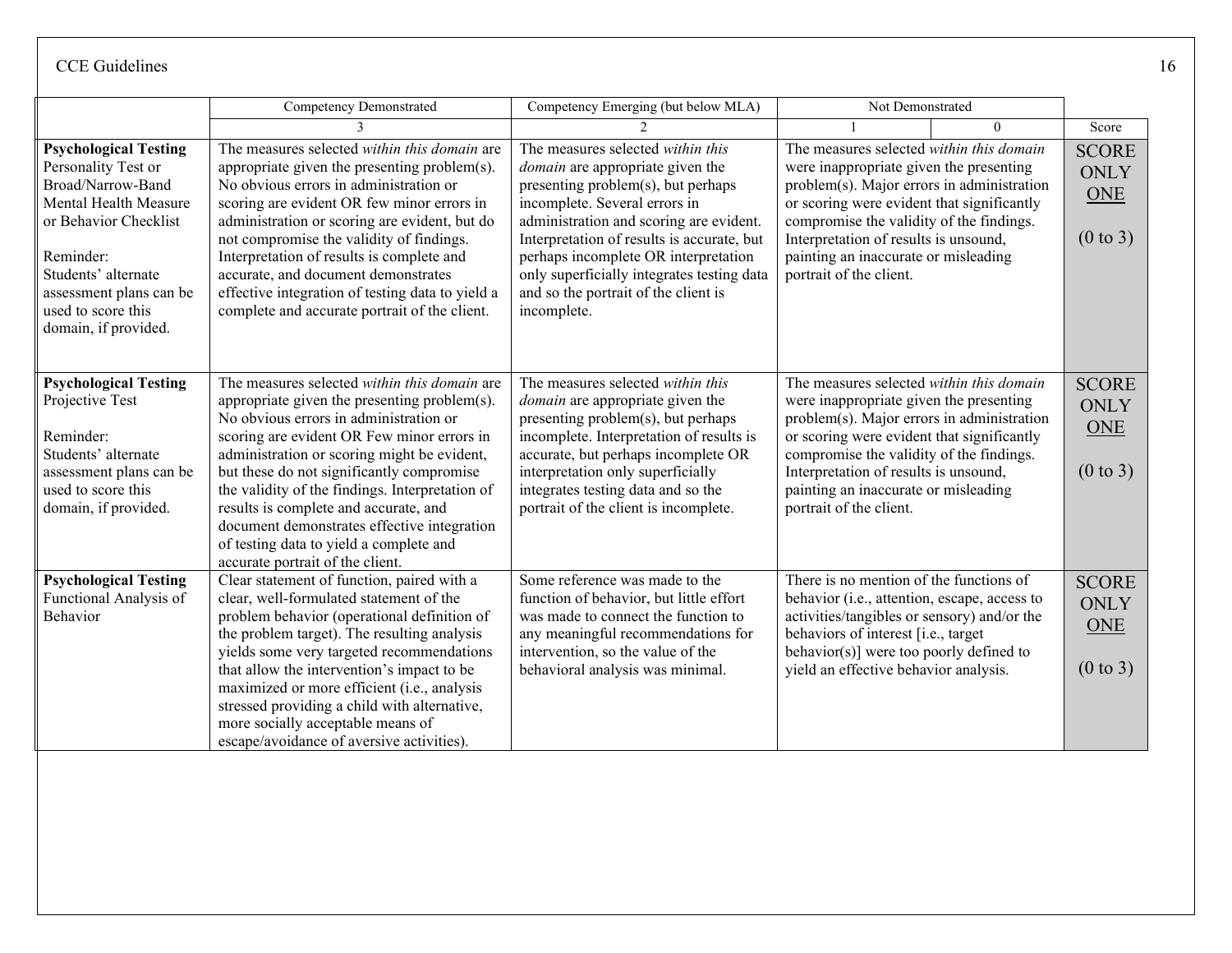|                                                                                                                                                                                                                                                                                                                                                                                                                                                  | Competency Demonstrated                                                                                                                                                                                                                                                                                                                                                                                                                                                                                                                                                                                                                                                     | Competency Emerging (but below MLA)                                                                                                                                                                                                                                                                                                                                                                                                                                                                                                                                           | Not Demonstrated                                                                                                                                                                                                                                                                                                                                         |          |                     |
|--------------------------------------------------------------------------------------------------------------------------------------------------------------------------------------------------------------------------------------------------------------------------------------------------------------------------------------------------------------------------------------------------------------------------------------------------|-----------------------------------------------------------------------------------------------------------------------------------------------------------------------------------------------------------------------------------------------------------------------------------------------------------------------------------------------------------------------------------------------------------------------------------------------------------------------------------------------------------------------------------------------------------------------------------------------------------------------------------------------------------------------------|-------------------------------------------------------------------------------------------------------------------------------------------------------------------------------------------------------------------------------------------------------------------------------------------------------------------------------------------------------------------------------------------------------------------------------------------------------------------------------------------------------------------------------------------------------------------------------|----------------------------------------------------------------------------------------------------------------------------------------------------------------------------------------------------------------------------------------------------------------------------------------------------------------------------------------------------------|----------|---------------------|
|                                                                                                                                                                                                                                                                                                                                                                                                                                                  |                                                                                                                                                                                                                                                                                                                                                                                                                                                                                                                                                                                                                                                                             |                                                                                                                                                                                                                                                                                                                                                                                                                                                                                                                                                                               |                                                                                                                                                                                                                                                                                                                                                          | $\theta$ | Score               |
| <b>Monitoring of</b><br><b>Treatment Progress</b><br>This item addresses the<br>question "how will you<br>know that your client is<br>getting better?" Student<br>demonstrates the ability<br>to track treatment<br>progress and outcome<br>using measures<br>appropriate to the<br>treatment goals and/or<br>clinical observation.<br>Reminder:<br>Students' alternate<br>assessment plans can be<br>used to score this<br>domain, if provided. | The document contains meaningful and accurate<br>information concerning how the client is or is not<br>benefiting from treatment. Data are obtained for<br>either change in client behavior (i.e., presenting<br>problems or symptoms) or change in attitudes or<br>perceptions (if those are treatment targets). Data<br>should be collected at least twice (pre- and post-<br>treatment) but preferably more frequently during<br>treatment. Improvements in client functioning<br>based on client report and/or clinical observation<br>can also be used. Visual representation of progress<br>(i.e., graphs) is preferred but not essential to meet<br>this competency. | The document contains information<br>concerning how the client is or is not<br>benefiting from treatment (see "competency<br>demonstrated" description), but those data<br>are inadequate for evaluating progress,<br>either because the data are not consistent<br>with treatment goals or because the data<br>were not collected frequently enough or<br>were of poor quality (unreliable/invalid).<br>Note: Idiographic measures can be valid if<br>the client is trained in data collection<br>methods that provide important data on<br>outcome- i.e., sleep logs, etc.) | The document contains little or no information<br>concerning how the client is or is not benefiting<br>from treatment (see "competency<br>demonstrated" description). When asked, the<br>student is unable to identify any possible<br>measures or methods that might provide<br>information about the client's achievement of<br>the therapeutic goals. |          | $(0 \text{ to } 3)$ |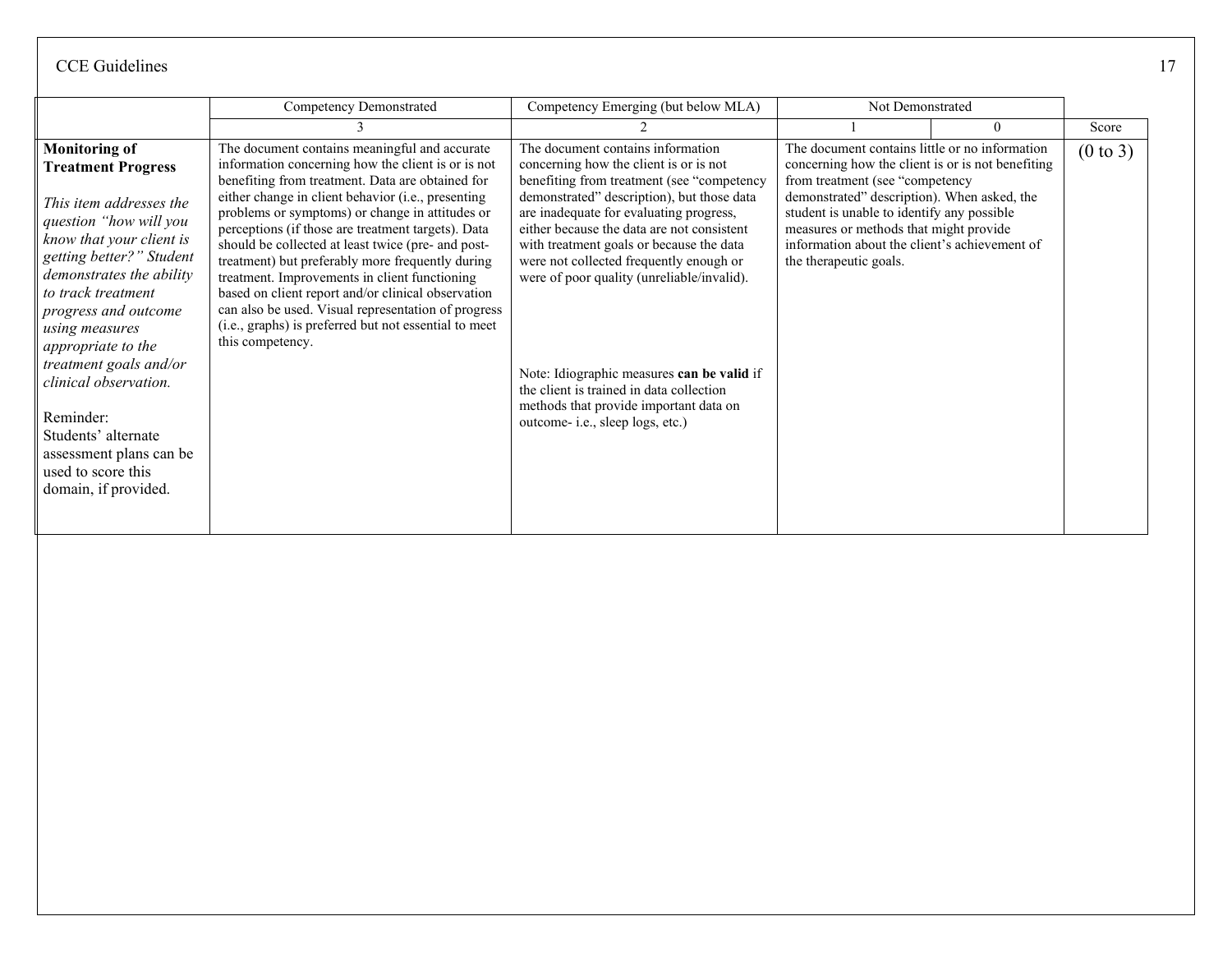|                                                                                                                                                                                          | <b>Competency Demonstrated</b><br>Competency Emerging (but below MLA)                                                                                                                                                                                                                                                                                                                                                                                                               |                                                                     |                                                                                                                                                                                                                                                                                                               | Competency Not Demonstrated                |                                                                                                                                                                                                                                                                                                                                                         |          |                     |
|------------------------------------------------------------------------------------------------------------------------------------------------------------------------------------------|-------------------------------------------------------------------------------------------------------------------------------------------------------------------------------------------------------------------------------------------------------------------------------------------------------------------------------------------------------------------------------------------------------------------------------------------------------------------------------------|---------------------------------------------------------------------|---------------------------------------------------------------------------------------------------------------------------------------------------------------------------------------------------------------------------------------------------------------------------------------------------------------|--------------------------------------------|---------------------------------------------------------------------------------------------------------------------------------------------------------------------------------------------------------------------------------------------------------------------------------------------------------------------------------------------------------|----------|---------------------|
|                                                                                                                                                                                          |                                                                                                                                                                                                                                                                                                                                                                                                                                                                                     |                                                                     |                                                                                                                                                                                                                                                                                                               |                                            |                                                                                                                                                                                                                                                                                                                                                         | $\Omega$ | Score               |
| <b>DSM-5 Diagnosis</b><br>Student provides accurate<br>diagnos(es), including<br>appropriate justification for<br>diagnoses selected;<br>relevant specifiers are<br>included.            | Student accurately summarizes symptoms, assigns<br>reasonable diagnoses and considers and assigns<br>relevant comorbidities and specifiers.<br>Note: This item allows for the fact that even<br>experienced clinicians will sometimes differ in<br>their views of the most appropriate diagnosis.<br>When rating this item, please consider the<br>student's justification for diagnoses assigned as<br>well as knowledge of diagnostic criteria.                                   |                                                                     | Student inaccurately summarizes some<br>symptoms or provides an inaccurate<br>diagnosis, but one within the same class of<br>diagnoses that does not significantly impact<br>treatment planning. OR student provides<br>one reasonable diagnosis but overlooks a<br>likely co-morbid diagnosis.               |                                            | Multiple required elements for assigning a<br>reasonable diagnosis may be missing AND/OR<br>several errors were made (i.e., inaccuracies or<br>omissions) in describing findings. Rationale for<br>diagnosis is questionable or the summary and<br>rationale do not lead logically to the assigned<br>diagnosis.                                        |          | $(0 \text{ to } 5)$ |
|                                                                                                                                                                                          |                                                                                                                                                                                                                                                                                                                                                                                                                                                                                     | <b>Competency Demonstrated</b>                                      |                                                                                                                                                                                                                                                                                                               | Competency Emerging (but below MLA)        | Not Demonstrated                                                                                                                                                                                                                                                                                                                                        |          |                     |
|                                                                                                                                                                                          |                                                                                                                                                                                                                                                                                                                                                                                                                                                                                     |                                                                     |                                                                                                                                                                                                                                                                                                               |                                            |                                                                                                                                                                                                                                                                                                                                                         | $\theta$ | Score               |
| <b>Differential Diagnosis</b><br>Student identified<br>appropriate alternative<br>diagnoses and provided<br>rationale for ultimately<br>ruling them out.                                 | Student considered appropriate alternative<br>diagnoses. The rationale for considering<br>these diagnoses and the justification for<br>ruling them out were clear.                                                                                                                                                                                                                                                                                                                  |                                                                     | Student considered appropriate alternative<br>diagnoses, but rationale for consideration or<br>justification for ruling them out were<br>inaccurate or unclear.                                                                                                                                               |                                            | Student did not identify appropriate differential<br>diagnoses for the case or inappropriately ruled<br>out a diagnosis that should have been assigned.                                                                                                                                                                                                 |          | (0 to 3)            |
| (Written) Justification<br>for Diagnoses<br>Student provides<br>appropriate justification<br>for diagnoses selected by<br>linking symptoms to<br>DSM-5 criteria using<br>DSM-5 language. | The document provides complete and accurate<br>justification for diagnoses, including a complete<br>description of symptoms, frequency/duration,<br>statement re: distress/impairment, and any other<br>criteria laid out in DSM-5 for making the<br>diagnoses. Any relevant specifiers are included<br>and the justification for each is clear. Any errors<br>or omissions are minor and do not significantly<br>compromise the student's justification for<br>assigned diagnoses. |                                                                     | missing required elements for a correct<br>diagnosis (e.g., course, statement of<br>impairment/distress, etc.) and may contain<br>minor errors (i.e., inaccuracies or<br>omissions), such that rationale for assigned<br>diagnoses is unclear. Relevant specifiers<br>and/or their justification are omitted. | The summary of findings in the document is | Multiple required elements for making an<br>accurate diagnosis may be missing AND/OR<br>several errors were made (i.e., inaccuracies or<br>omissions) in describing findings. Rationale for<br>diagnosis is questionable or the summary and<br>rationale do not lead logically to the assigned<br>diagnosis.<br>Student rarely uses DSM language; links |          | (0 to 3)            |
| NOTE: Raters can score<br>this domain based on<br>whether diagnoses and<br>their justification were<br>clear from the written<br>document alone.                                         | Student uses DSM-5 language appropriately and<br>consistently in describing symptoms and<br>diagnoses.<br>NOTE: The requirements above must be met for<br>each assigned diagnosis.                                                                                                                                                                                                                                                                                                  |                                                                     | Student uses DSM-5 language<br>inconsistently; symptom descriptions are<br>not clearly tied to DSM-5 criteria.                                                                                                                                                                                                |                                            | between reported symptoms and DSM criteria<br>are missing or unclear, leading the reader to<br>question the diagnosis.                                                                                                                                                                                                                                  |          |                     |
|                                                                                                                                                                                          |                                                                                                                                                                                                                                                                                                                                                                                                                                                                                     | <b>ASSESSMENT AND DIAGNOSIS SUBSCORE (POSSIBLE POINTS: 0 TO 25)</b> |                                                                                                                                                                                                                                                                                                               |                                            |                                                                                                                                                                                                                                                                                                                                                         |          |                     |

**[COMPETENCY ATTAINMENT = 17.5 OR HIGHER]**

*NOTE: Scores within competency domains will not be used to make pass vs. fail decisions, but we are collecting these data to evaluate competencies for the APA Self Study and to provide students with feedback on their performance in relevant competency domains.*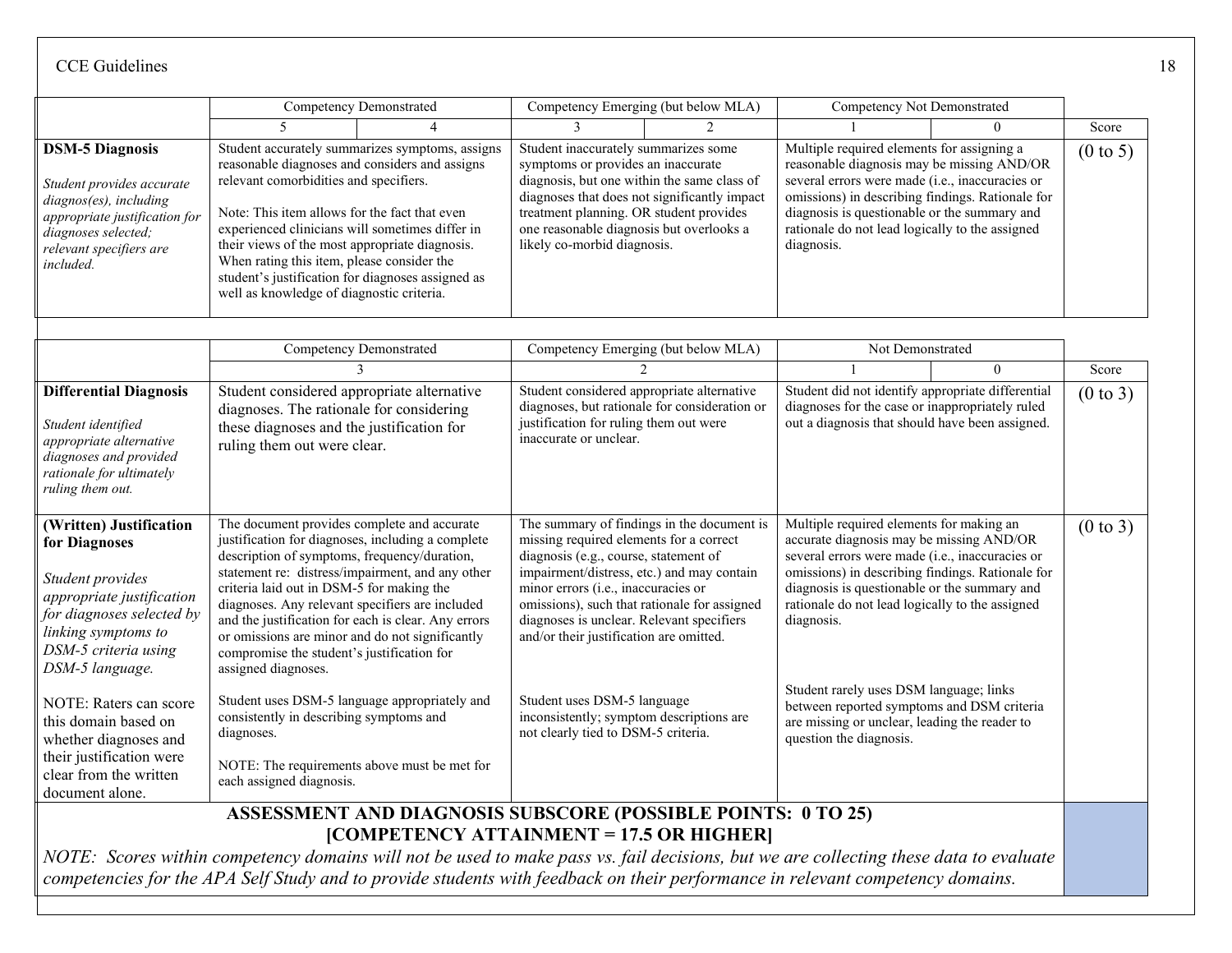#### CCE Guidelines 19 COMPETENCY DOMAIN 2: Intervention (formerly Case Conceptualization and Treatment Formulation)

|                                                                                                                                                                                                                                                   |                                                                                                                                                                                                                                                                                    | <b>Competency Demonstrated</b> |                                                                                                                                                                                                                                                                  | Competency Emerging (but below MLA) | Not Demonstrated                                                                                                                                                                                                |          |                     |
|---------------------------------------------------------------------------------------------------------------------------------------------------------------------------------------------------------------------------------------------------|------------------------------------------------------------------------------------------------------------------------------------------------------------------------------------------------------------------------------------------------------------------------------------|--------------------------------|------------------------------------------------------------------------------------------------------------------------------------------------------------------------------------------------------------------------------------------------------------------|-------------------------------------|-----------------------------------------------------------------------------------------------------------------------------------------------------------------------------------------------------------------|----------|---------------------|
|                                                                                                                                                                                                                                                   |                                                                                                                                                                                                                                                                                    |                                |                                                                                                                                                                                                                                                                  | $\mathfrak{D}$                      |                                                                                                                                                                                                                 | $\theta$ |                     |
| <b>Theoretical Model</b>                                                                                                                                                                                                                          | Student is able to articulate a professionally<br>accepted theoretical approach and/or a set of<br>empirically validated procedures or systematically<br>integrate two or more such approaches with<br>evidence of significant depth of understanding of<br>these approaches.      |                                | Student is able to describe a theoretical<br>approach or integration of two or more such<br>approaches with adequate depth of<br>understanding of the theories.                                                                                                  |                                     | Presents a theoretical approach reflecting little<br>depth of understanding and/or integrates two or<br>more such approaches inappropriately or in a<br>way that violates the assumptions of those<br>theories. |          | $(0 \text{ to } 5)$ |
| Relevance                                                                                                                                                                                                                                         | The approach is based on a careful consideration<br>of client and therapist goals and a thorough<br>assessment of all the most clinically relevant<br>issues that are presented (i.e., suicidal behavior,<br>history of sexual abuse, substance abuse, severe<br>psychopathology). |                                | The approach reflects basic or superficial<br>goals and an assessment that addresses the<br>most obvious issues, while ignoring more<br>subtle issues or those that would have<br>required a more careful evaluation.                                            |                                     | The approach ignores the client's most<br>important goals and needs and fails to address<br>the most clinically relevant issues, while<br>focusing on superficial problems.                                     |          | $(0 \text{ to } 5)$ |
| Integration                                                                                                                                                                                                                                       | The conceptualization incorporates the client's<br>unique history, current problems and personality<br>style and applies the theoretical model and/or the<br>empirically validated approach to the actual data<br>of the client's life in a highly individualized                  |                                | The formulation incorporates some<br>important data of the client's life but fails to<br>account for much of the relevant history or<br>life situation, appealing to theoretical<br>assumptions from the model without<br>adequate empirical support.<br>manner. |                                     | The conceptualization relies mostly on<br>theoretical constructs and offers little in the way<br>of integration of relevant historical, mental<br>status or personality variables that are<br>empirical.        |          | $(0 \text{ to } 5)$ |
| <b>Flexibility of Approach</b>                                                                                                                                                                                                                    | Student is able to articulate one alternative,<br>appropriate and distinct theoretical approach or<br>other empirically validated procedure(s) of their<br>choosing to the case with a sound depth of<br>understanding and appropriateness to the client's<br>situation.           |                                | Student is able to describe an alternative<br>approach with adequate understanding of<br>the basic principles and some degree of<br>applicability to the case.                                                                                                   |                                     | Student is unable to articulate an alternative<br>model and/or provides no applicability to the<br>actual case.                                                                                                 |          | $(0 \text{ to } 5)$ |
| <b>Strengths and</b><br><b>Limitations</b> of<br><b>Intervention Model and</b><br><b>Alternate Model</b><br>Student clearly identifies<br>the strengths and<br>limitations of the<br>treatment they selected<br>and their alternate<br>treatment. | Student is able to clearly describe the indications<br>and limitations of the intervention model chosen<br>for the case as well as the alternate model that the<br>student has chosen.                                                                                             |                                | Student has some understanding of the<br>limitations of the model, but unaware of<br>many contraindications or has no insight<br>into the limitations of the alternate model.                                                                                    |                                     | Student is unable to adequately discuss the<br>limitations or indications of both their<br>intervention model and the alternate model.                                                                          |          | $(0 \text{ to } 5)$ |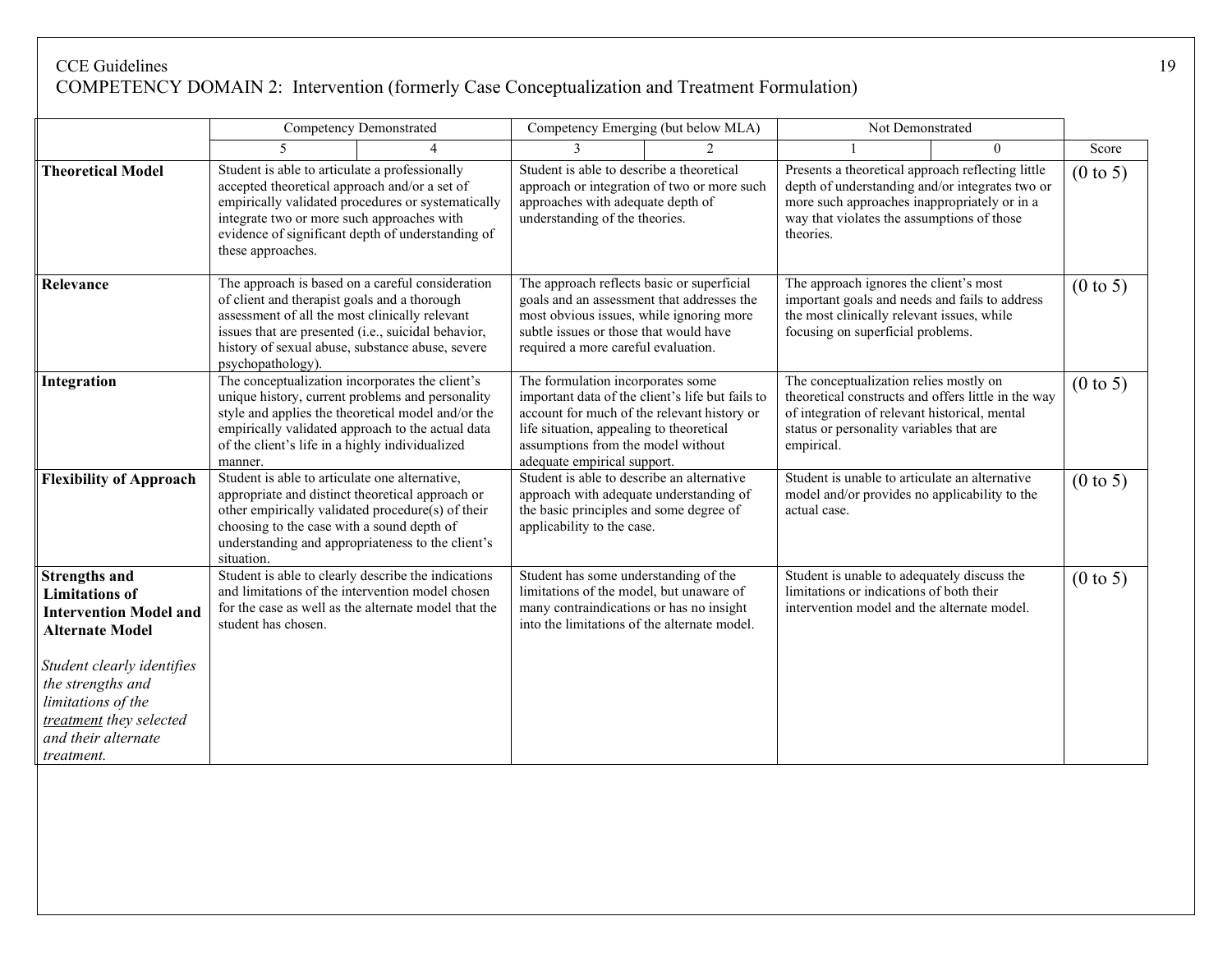|                                                                                                                                                |                                                                                                                                                                                                                                                                                                                                                                                                                                                                                                                                                                   |                                                | Competency Emerging (but below MLA)                                                                                                                                                                                                                                                                                                                                                                                                                                                        |  | Not Demonstrated                                                                                                                                                                                                                                                                                                                                                                                                        |          |                     |
|------------------------------------------------------------------------------------------------------------------------------------------------|-------------------------------------------------------------------------------------------------------------------------------------------------------------------------------------------------------------------------------------------------------------------------------------------------------------------------------------------------------------------------------------------------------------------------------------------------------------------------------------------------------------------------------------------------------------------|------------------------------------------------|--------------------------------------------------------------------------------------------------------------------------------------------------------------------------------------------------------------------------------------------------------------------------------------------------------------------------------------------------------------------------------------------------------------------------------------------------------------------------------------------|--|-------------------------------------------------------------------------------------------------------------------------------------------------------------------------------------------------------------------------------------------------------------------------------------------------------------------------------------------------------------------------------------------------------------------------|----------|---------------------|
|                                                                                                                                                |                                                                                                                                                                                                                                                                                                                                                                                                                                                                                                                                                                   |                                                |                                                                                                                                                                                                                                                                                                                                                                                                                                                                                            |  |                                                                                                                                                                                                                                                                                                                                                                                                                         | $\Omega$ | Score               |
| <b>Fidelity of Intervention</b><br>This item should be rated<br>across the document,<br>presentation and<br>Skillsetter/Theravue<br>responses. | The document and presentation describe many<br>interventions that accurately and consistently<br>reflect the student's conceptualization and<br>adherence to their treatment model(s).                                                                                                                                                                                                                                                                                                                                                                            |                                                | The document and presentation reflect some<br>interventions that are consistent with the<br>student's conceptualization, but the<br>interventions are often unrelated or<br>inconsistent with the student's<br>conceptualization and treatment model(s).                                                                                                                                                                                                                                   |  | The document and presentation reflect little to<br>no correspondence with the student's treatment<br>model(s) OR it is difficult to tell from the<br>Skillsetter/Theravue recordings that the student<br>was guided by his/her conceptualization or<br>treatment model(s). For example, the<br>Skillsetter/Theravue recordings might reflect<br>warm, positive responses, but therapeutic<br>content is largely absent. |          | $(0 \text{ to } 5)$ |
|                                                                                                                                                | The Skillsetter/Theravue recordings the student<br>identified as representing the treatment model, or<br>alternative treatment, they used for the case they<br>presented were, in fact, consistent with one of<br>these.                                                                                                                                                                                                                                                                                                                                          |                                                | The Skillsetter/Theravue recordings the<br>student identified as representing the<br>treatment model, or alternative treatment,<br>they used for the case they presented were<br>not entirely consistent with one of these.                                                                                                                                                                                                                                                                |  | The Skillsetter/Theravue recordings the student<br>identified as representing the treatment model,<br>or alternative treatment, they used for the case<br>they presented were not at all consistent with<br>one of these.                                                                                                                                                                                               |          |                     |
| <b>Intervention Skills</b><br>This item is specific to<br>Intervention Skills as<br>demonstrated in the<br>Skillsetter/Theravue<br>responses.  | Intervention skills (as demonstrated in<br>Skillsetter/Theravue responses) were organized<br>and well-executed. If mistakes are present, they<br>are minor, do not fundamentally misrepresent the<br>intervention, and are not expected to negatively<br>impact the client's response to treatment.                                                                                                                                                                                                                                                               |                                                | Intervention skills (as demonstrated in<br>Skillsetter/Theravue responses) reflected a<br>basic understanding of the intervention<br>skills implemented, but contained one or<br>more major error (s) or multiple smaller<br>errors. Although some core skills are<br>present, it was not enough to capture the<br>spirit of the approach and/or would possibly<br>negatively impact the client's response to<br>treatment.                                                                |  | Intervention skills (as demonstrated in<br>Skillsetter/Theravue responses) were poorly<br>implemented and contained significant errors or<br>specific intervention strategies were inadequate<br>or missing. The work demonstrated in the<br>recording would likely negatively impact the<br>client's response to treatment.                                                                                            |          | $(0 \text{ to } 5)$ |
| <b>Individualization of</b><br><b>Treatment</b>                                                                                                | The treatment plan clearly tailors strategies<br>presented to the specific information provided<br>about the case. Consideration of the individual<br>case can be seen in almost all descriptions of the<br>treatment plan and/or intervention strategies to be<br>implemented. Even in directive sessions, student<br>tailors manualized content to situations in the<br>client's life and looks to additional evidence-<br>based practices or treatments when some element<br>of the client's presenting problem is not covered<br>within the treatment chosen. |                                                | Important aspects of the case are considered<br>and incorporated into treatment planning.<br>However, most descriptions of the treatment<br>plan and/or intervention strategies are<br>generic and not tailored to the case (e.g.,<br>rigidly following a treatment manual<br>without considering important aspects of<br>the case or failing to incorporate important<br>elements of the client's presenting problem<br>simply because it is not covered within the<br>treatment chosen). |  | The treatment plan does not adequately<br>consider specific case characteristics and does<br>not address important aspects of the case.                                                                                                                                                                                                                                                                                 |          | $(0 \text{ to } 5)$ |
|                                                                                                                                                |                                                                                                                                                                                                                                                                                                                                                                                                                                                                                                                                                                   | <b>INTERVENTION (POSSIBLE POINTS: 0 TO 40)</b> |                                                                                                                                                                                                                                                                                                                                                                                                                                                                                            |  |                                                                                                                                                                                                                                                                                                                                                                                                                         |          |                     |

# **[COMPETENCY ATTAINMENT = 28 OR HIGHER]**

*NOTE: Scores within competency domains will not be used to make pass vs. fail decisions, but we are collecting these data to evaluate*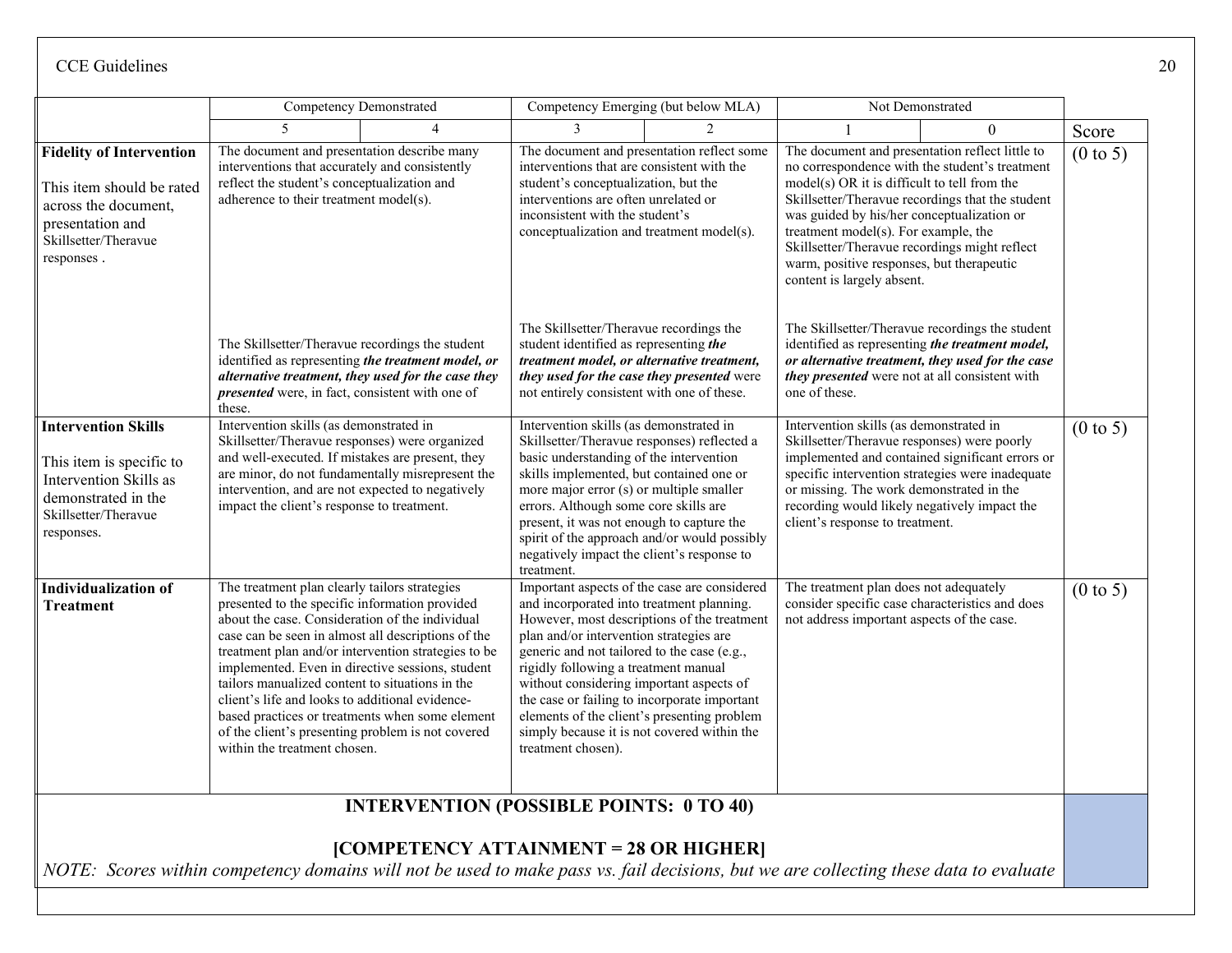*competencies for the APA Self Study and to provide students with feedback on their performance in relevant competency domains.*

|                                                                                                                                                                                       | Competency Demonstrated                                                                                                                                                                                                                                                                                                                                                                                                                                                                |  |                                                                                                                                                                                                                                                                                                                                                                                                                                                                                                  | Competency Emerging (but below MLA)                                                     | Not Demonstrated                                                                                                                                                                                                                                                                                                                                                                                                                                                                           |          |                     |
|---------------------------------------------------------------------------------------------------------------------------------------------------------------------------------------|----------------------------------------------------------------------------------------------------------------------------------------------------------------------------------------------------------------------------------------------------------------------------------------------------------------------------------------------------------------------------------------------------------------------------------------------------------------------------------------|--|--------------------------------------------------------------------------------------------------------------------------------------------------------------------------------------------------------------------------------------------------------------------------------------------------------------------------------------------------------------------------------------------------------------------------------------------------------------------------------------------------|-----------------------------------------------------------------------------------------|--------------------------------------------------------------------------------------------------------------------------------------------------------------------------------------------------------------------------------------------------------------------------------------------------------------------------------------------------------------------------------------------------------------------------------------------------------------------------------------------|----------|---------------------|
|                                                                                                                                                                                       |                                                                                                                                                                                                                                                                                                                                                                                                                                                                                        |  |                                                                                                                                                                                                                                                                                                                                                                                                                                                                                                  |                                                                                         |                                                                                                                                                                                                                                                                                                                                                                                                                                                                                            | $\theta$ | Score               |
| Listening,<br><b>Understanding and</b><br><b>Empathy</b><br><i>Student</i><br>demonstrates<br>listening skills that<br>facilitate rapport<br>building and the<br>therapeutic alliance | The Skillsetter/Theravue recordings reflect a solid<br>command of effective listening and<br>communication of understanding and empathy.<br>For example, student uses verbal encouragers,<br>content and feelings reflections, and summaries to<br>communicate an understanding of client's<br>concerns and feelings. There are few, if any,<br>therapist digressions and/or inaccurate summaries.                                                                                     |  | The Skillsetter/Theravue recordings reflect<br>adequate command of effective listening<br>and communication of understanding and<br>empathy. For example, student uses some<br>verbal encouragers, content and feelings<br>reflections, and summaries, but there are<br>several notable missed opportunities to<br>communicate an understanding of client's<br>concerns and feelings. There are several<br>therapist digressions and/or summaries<br>might inaccurately capture client concerns. |                                                                                         | The Skillsetter/Theravue recordings reflect poor<br>command of effective listening and<br>communication of understanding and empathy.<br>For example, student rarely uses verbal<br>encouragers, content and feelings reflections,<br>and summaries, or there are many notable<br>missed opportunities to communicate an<br>understanding of client's concerns and feelings.<br>There are several therapist digressions and/or<br>summaries often miss the client's expressed<br>concerns. |          | $(0 \text{ to } 5)$ |
| <b>Open-Ended</b><br>Questioning & Other<br><b>Facilitating Techniques</b>                                                                                                            | The Skillsetter/Theravue recordings reflect a solid<br>command of use of open-ended questions and<br>other facilitating techniques, including<br>clarification, confrontation, feedback, and silences<br>in exploring client concerns.<br>In more directive responses, the therapist engages<br>clients in their own learning, checks their<br>understanding of material covered, and/or paces<br>the session appropriately by meeting the client<br>where they are in their learning. |  | The Skillsetter/Theravue recordings reflect<br>questions and other facilitating techniques,<br>including clarification, confrontation,<br>feedback, and silences in exploring client<br>concerns, but the therapist uses these<br>strategies infrequently or in ineffective<br>to enhance client exploration.                                                                                                                                                                                    | an adequate command of use of open-ended<br>ways resulting in some missed opportunities | The Skillsetter/Theravue recordings reflect poor<br>command of use of open-ended questions and<br>other facilitating techniques, including<br>clarification, confrontation, feedback, and<br>silences in exploring client concerns. The<br>therapist rarely uses these strategies or uses<br>them ineffectively resulting in many missed<br>opportunities to enhance client exploration.                                                                                                   |          | $(0 \text{ to } 5)$ |
|                                                                                                                                                                                       |                                                                                                                                                                                                                                                                                                                                                                                                                                                                                        |  | In more directive responses, the therapist<br>misses opportunities to engage clients in<br>their own learning, infrequently checks<br>client's understanding of material covered,<br>and sometimes misses client cues in pacing<br>the session, resulting in a mismatch<br>between material covered and client<br>learning.                                                                                                                                                                      |                                                                                         | In more directive responses, the therapist only<br>minimally engages client in their own learning,<br>rarely checks client's understanding of material<br>covered, and inadequately paces the session,<br>resulting in a mismatch between material<br>covered and client learning that is likely to<br>undermine the client's progress.                                                                                                                                                    |          |                     |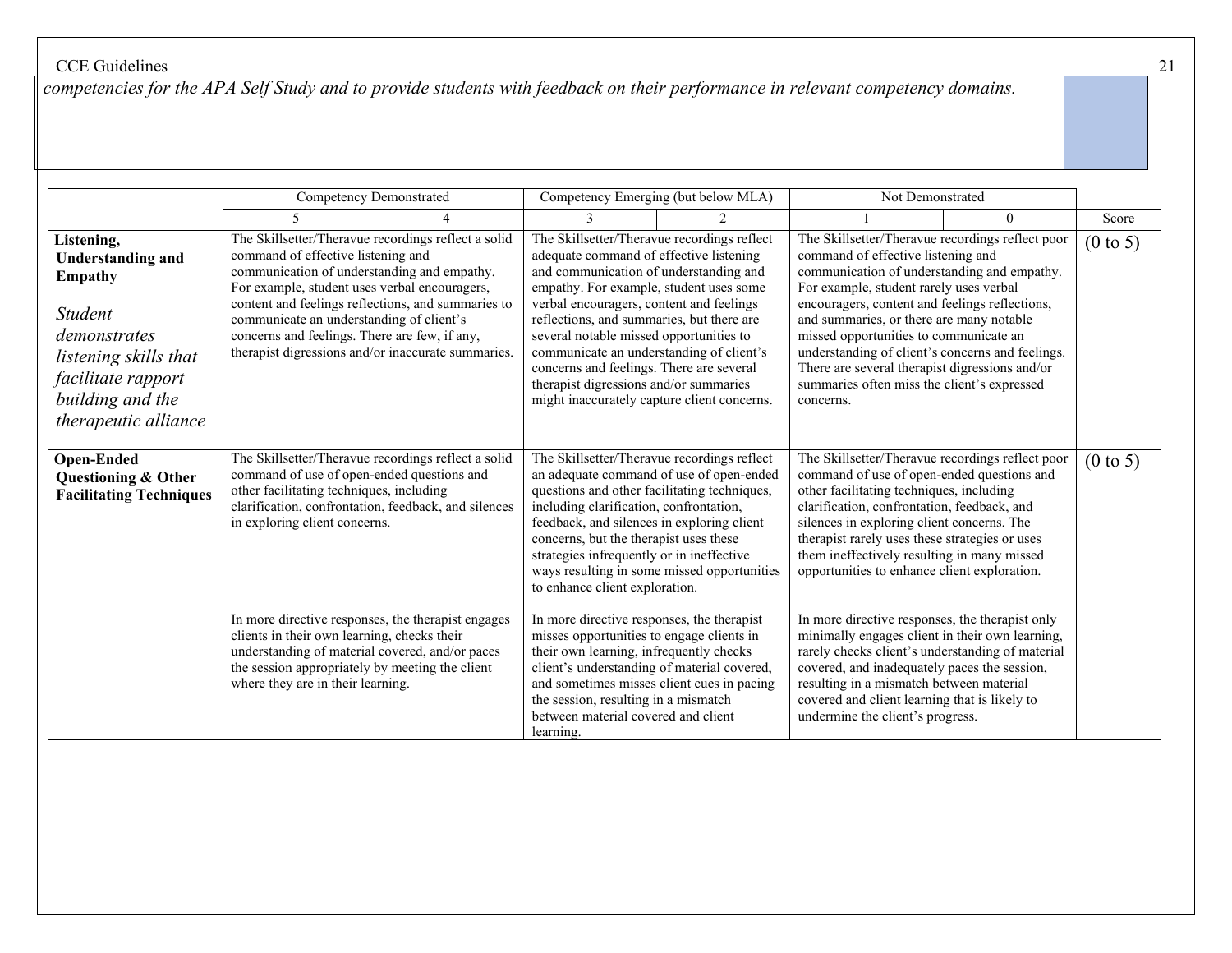#### Competency Demonstrated Competency Emerging (but below MLA) Not Demonstrated 5 4 3 2 1 0 Score **Written Communication** *Student exhibits a command of written communication skills in the CCE document and presentation.*  Organization: The written report is clearly written, easy to follow, and organized using headings and subheadings. The paper is generally commensurate with doctoral-level training. Grammar: Few (if any) grammatical, syntactical, spelling errors and/or typographical errors. This is a polished final draft which was carefully reviewed and proofread. Organization: The document is disorganized or confusing and the information follows a specific structure inconsistently (e.g., headings and subheadings used inconsistently, information presented in wrong area). Grammar: Some grammatical, syntactical, spelling errors and/or typographical errors occasionally noted, but generally easy to read. Organization: The document is very disorganized and/or incoherent and the information is presented haphazardly with little attention to structure and organization, making it hard to follow or read. Grammar: Significant grammatical, syntactical, spelling errors and/or typographical errors noted throughout the document, making it difficult to read.  $(0 \text{ to } 5)$ **Oral Communication** *Student exhibits a command of presentation skills during the presentation and of interpersonal communication skills during their oral defense. .* Student presented in a confident, poised, and well-organized manner. They were wellprepared for questions and evidenced an ability to understand, consider and appropriately respond to questions during their oral defense. The student's presentation was somewhat disorganized or unclear (e.g., issues with timing, flow or preparation). They were underprepared for questions and exhibited difficulty understanding, considering and appropriately responding to questions during their oral defense. The student's presentation was very disorganized and unclear. Issues with timing, flow or preparation were all present. They were unprepared for even basic questions about their case and exhibited difficulty understanding, considering and appropriately responding to questions during their oral defense, even those that assess for basic knowledge in the field.  $(0 \text{ to } 5)$ **COMMUNICATION AND INTERPERSONAL SKILLS (POSSIBLE POINTS: 0 TO 20)**

# COMPETENCY DOMAIN 3: Communication and Interpersonal Skills (formerly Relationship Skills and Communication)

# **[COMPETENCY ATTAINMENT = 14 OR HIGHER]**

*NOTE: Scores within competency domains will not be used to make pass vs. fail decisions, but we are collecting these data to evaluate competencies for the APA Self Study and to provide students with feedback on their performance in relevant competency domains.*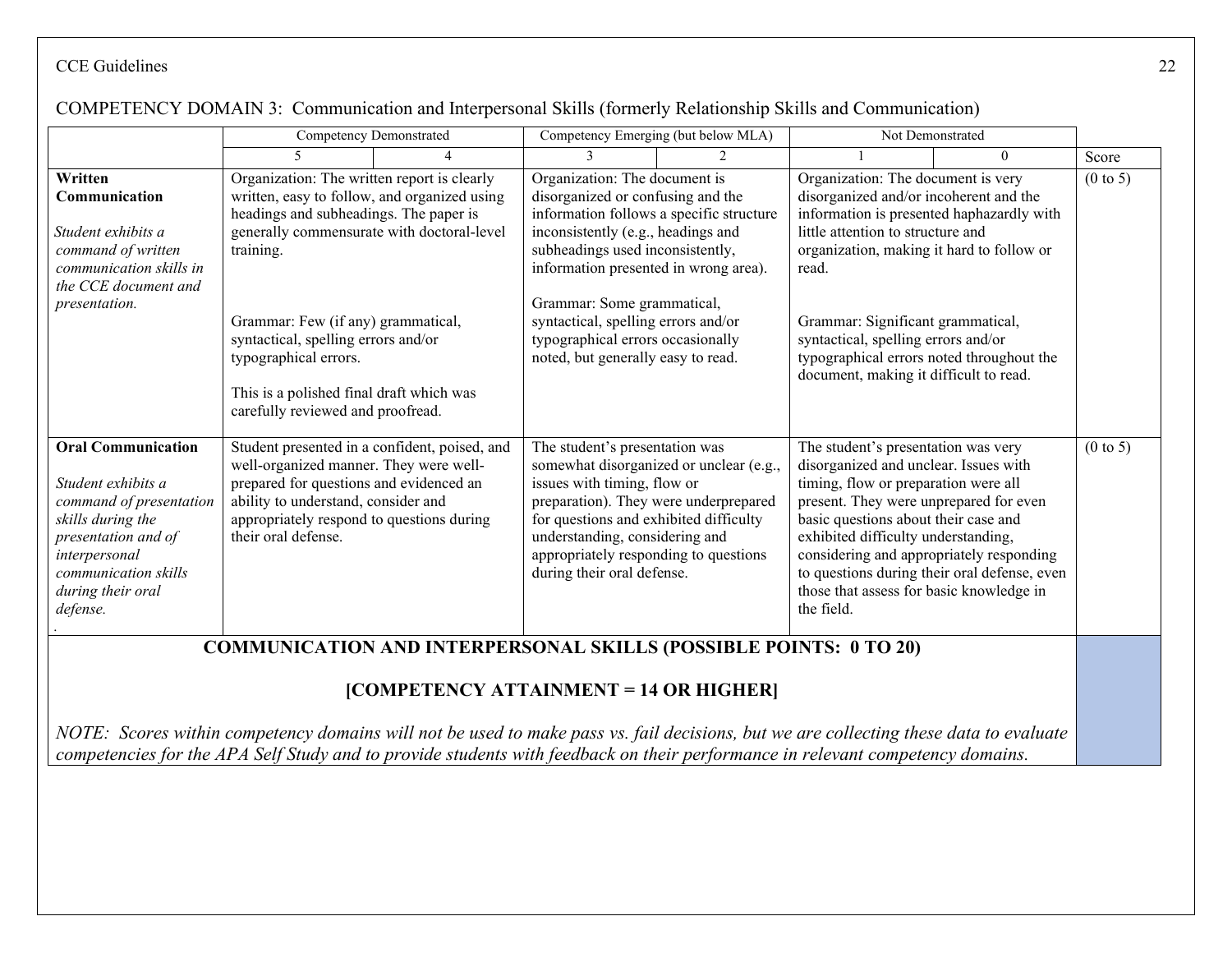|                                                                                                                                                                                                                                                                                                                                   | <b>Competency Demonstrated</b>                                                                                                                                                                                                                                                 |                                                                                                             | Competency Emerging (but below MLA)                                                                                                                                                                                                                                                       |                |                                                                                                                                                                                        | Not Demonstrated |                     |
|-----------------------------------------------------------------------------------------------------------------------------------------------------------------------------------------------------------------------------------------------------------------------------------------------------------------------------------|--------------------------------------------------------------------------------------------------------------------------------------------------------------------------------------------------------------------------------------------------------------------------------|-------------------------------------------------------------------------------------------------------------|-------------------------------------------------------------------------------------------------------------------------------------------------------------------------------------------------------------------------------------------------------------------------------------------|----------------|----------------------------------------------------------------------------------------------------------------------------------------------------------------------------------------|------------------|---------------------|
|                                                                                                                                                                                                                                                                                                                                   | $\overline{\mathbf{5}}$                                                                                                                                                                                                                                                        |                                                                                                             |                                                                                                                                                                                                                                                                                           | $\mathfrak{D}$ | $\Omega$                                                                                                                                                                               |                  | Score               |
| <b>Legal/Ethical Issues</b>                                                                                                                                                                                                                                                                                                       | Student carefully considers legal implication<br>of case, including reporting requirements,<br>while maintaining respect for client<br>confidentiality and commitment to high<br>professional standards.                                                                       |                                                                                                             | Student adequately protects client<br>confidentiality but ignores more subtle<br>issues pertaining to the professional<br>relationship (e.g., boundary issues) or<br>fails to consider legal implications,<br>including reporting requirements.                                           |                | Student fails to address important legal<br>responsibilities in case, including<br>overlooking important reporting<br>requirements, and/or fails to protect client<br>confidentiality. |                  | $(0 \text{ to } 5)$ |
| <b>Diversity</b><br>Student clearly identifies<br>diversity issues relevant<br>to the case and describes<br>how these were<br>incorporated into<br>treatment.<br>NOTE: The term<br>"cultural" refers broadly<br>to human diversity issues<br>(e.g., gender, ethnicity,<br>faith, immigration status,<br>LGBTQ, disability, etc.). | Discussion of diversity issues relevant to the<br>case was sophisticated and commensurate<br>with doctoral-level training. The cultural<br>expressions of the disorder and its culture-<br>specific risk and protective factors were clear<br>and incorporated into treatment. |                                                                                                             | Diversity issues relevant to the case<br>were noted, but lacked a sophisticated<br>understanding of the cultural<br>expressions of the disorder or its<br>culture-specific risk and protective<br>factors was lacking and/or diversity<br>issues were not incorporated into<br>treatment. |                | Very few diversity issues relevant to the<br>disorder were noted, and discussion was<br>superficial or largely absent.                                                                 |                  | $(0 \text{ to } 5)$ |
| Professional values,<br>attitudes, and<br>behaviors:<br>Outcome/Self-Critique:<br>Strengths and<br>Limitations in Students'<br>Clinical Work<br>Student clearly identifies<br>the strengths and<br>limitations of their<br>clinical work and<br><i>implementation</i> of<br>treatment.                                            | Student clearly describes and documents client<br>outcome and understands and is able to self-<br>errors or oversights.                                                                                                                                                        | critique and explain the basis for success or failure<br>of the intervention as well as his/her therapeutic | Student is able to describe client outcome,<br>but is limited in the ability to self-critique<br>and explain the basis for success or failure<br>of the intervention.                                                                                                                     |                | Student cannot clearly describe or document<br>client outcome and is unable to self-critique and<br>explain the basis for the success or failure of the<br>intervention.               |                  | $(0 \text{ to } 5)$ |

# COMPETENCY DOMAIN 4: Professionalism (This section pulls together items that were formerly in other Competency Areas.)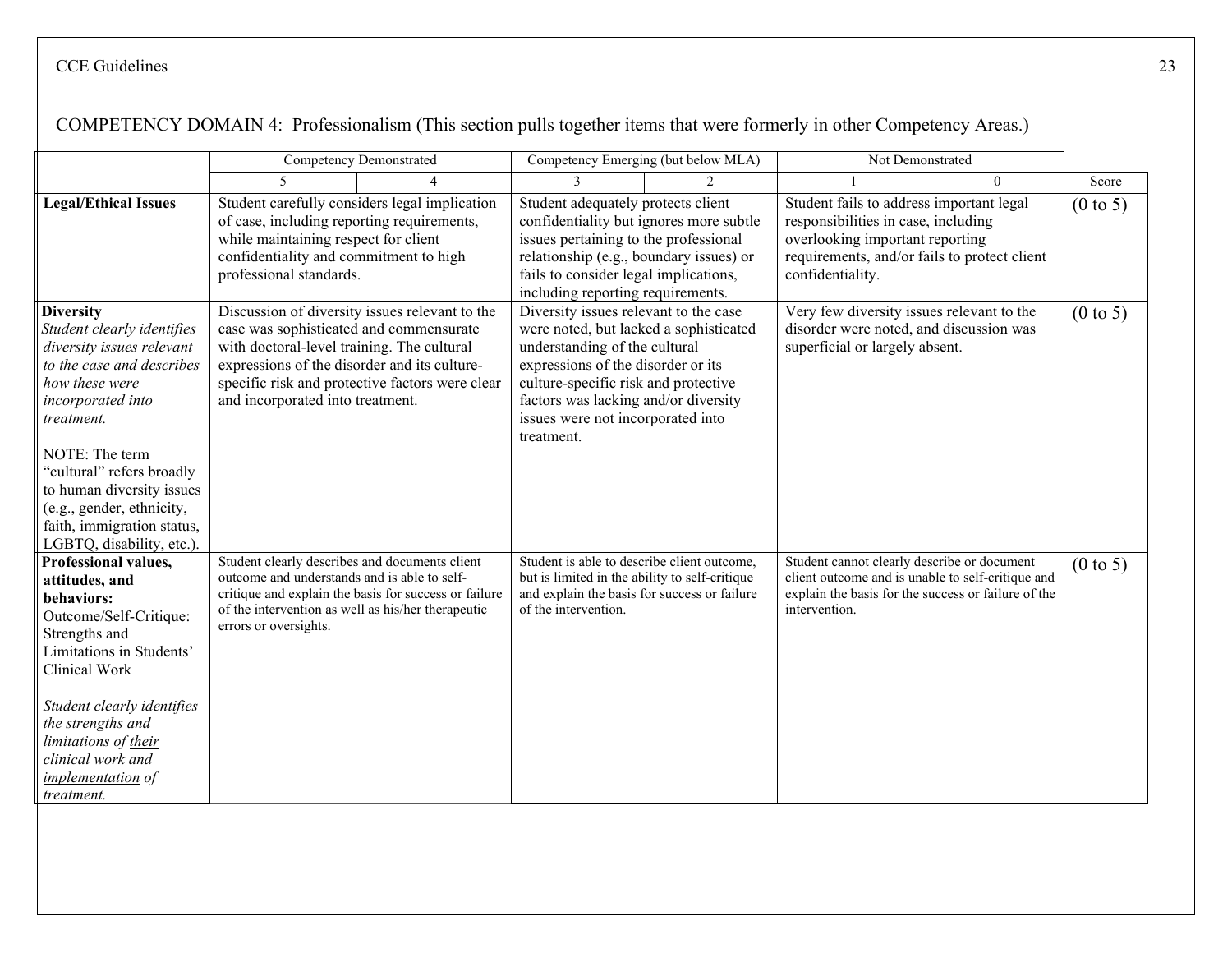# **PROFESSIONALISM (POSSIBLE POINTS: 0 TO 15) [COMPETENCY ATTAINMENT = 10.5 OR HIGHER]**

*NOTE: Scores within competency domains will not be used to make pass vs. fail decisions, but we are collecting these data to evaluate competencies for the APA Self Study and to provide students with feedback on their performance in relevant competency domains.*

#### **COMPETENCY DOMAIN**  *(POSSIBLE SCORE/COMPETENCY ATTAINMENT SCORE)*

*Scores within competency domains will not be used to make pass vs. fail decisions, but we are collecting these data to evaluate competencies for the APA Self Study and to provide students with feedback on their performance in relevant competency domains.*

ASSESSMENT AND DIAGNOSIS *(0 TO 25; COMPETENCY ATTAINMENT = 17.5+)*

# INTERVENTION

*(0 TO 40; COMPETENCY ATTAINMENT = 28+)*

COMMUNICATION AND INTERPERSONAL SKILLS *(0 TO 20; COMPETENCY ATTAINMENT = 14+)*

#### PROFESSIONALISM

*(0 TO 15; COMPETENCY ATTAINMENT = 10.5+)*

# **TOTAL SCORE**

**(0 TO 100: TOTAL SCORE MUST BE GREATER THAN OR EQUAL TO 70 IN ORDER TO PASS THE CCE.**

PASS (TOTAL SCORE IS GREATER THAN OR EQUAL TO 70)

 $\mathcal{L}_\text{max}$  , and the contract of the contract of the contract of the contract of the contract of the contract of

 $\mathcal{L}_\text{max}$  , and the contract of the contract of the contract of the contract of the contract of the contract of

REMEDIATE (TOTAL SCORE IS LESS THAN 70)

Faculty Signature

Date

Please enter your ratings within **five days**. Thank you!

**SCORE**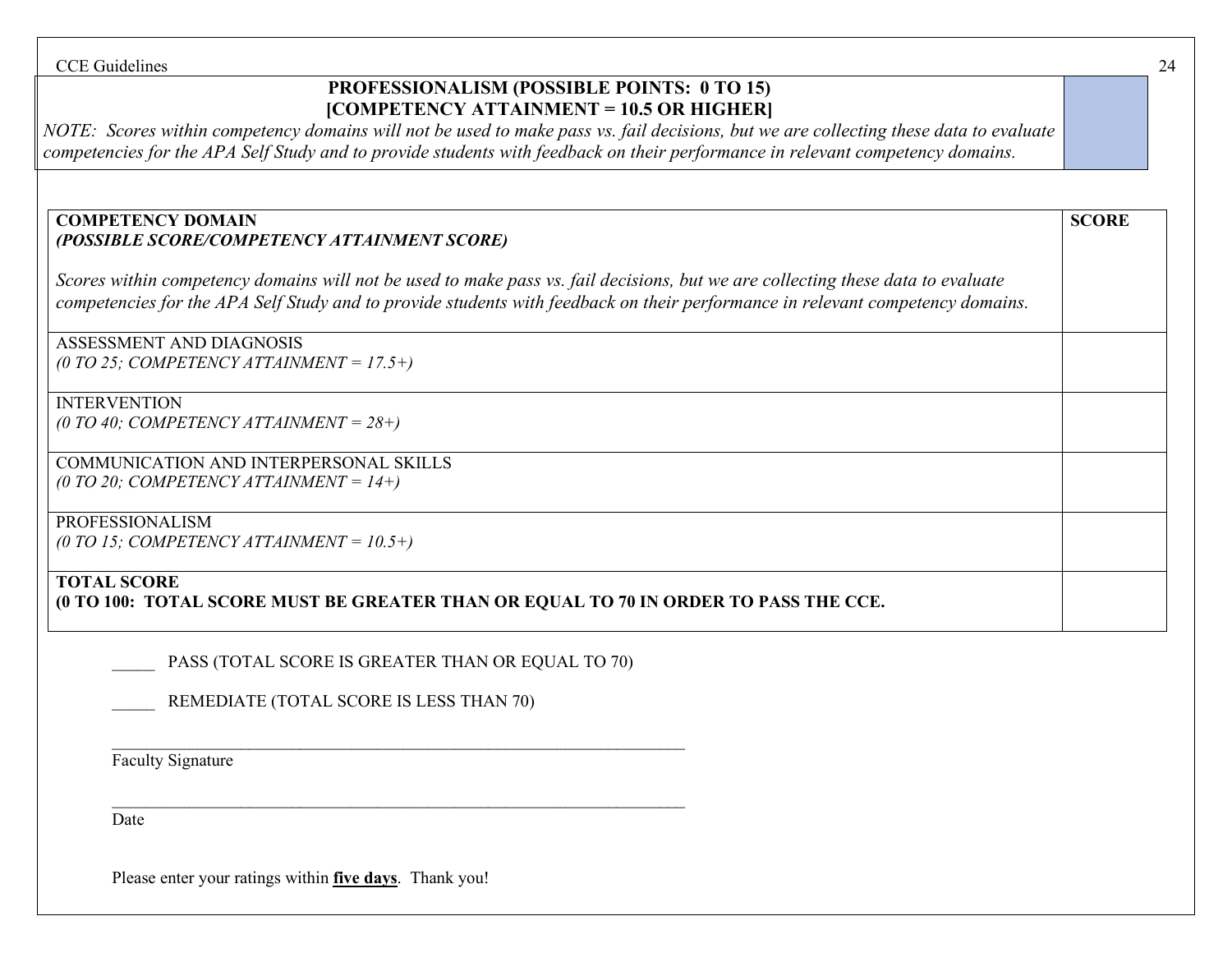# **Appendix B**

# **Procedure Checklist for Students**

1. Review CCE Guidelines

2. Complete CCE Request Form online, which includes course eligibility clearance from Clinical Training Office.

3. Once committee has been assigned, contact faculty members to arrange for an oral exam date. See Appendix D for a list of faculty names and preferred method of contact and timing.

4. \_\_\_\_ Complete Skillsetter/Theravue Registration and sample vignettes by deadline.

5. \_\_\_\_ Participate in the program-wide Skillsetter/Theravue assessment on pre-set date(s) to complete the vignette recordings and submit them within the allowed time frame.

6. \_\_\_\_ Ensure your Skillsetter/Theravue recordings have been submitted and are of sufficiently good audio quality. If there is a problem, contact the Office of Clinical Training immediately.

7. \_\_\_\_ Upload Skillsetter/Theravue recordings to your SharkMedia account and create **one** playlist containing **all** your Skillsetter/Theravue videos (see Appendix F).

9. \_\_\_\_ At least four (4) weeks in advance of the CCE oral exam date, contact the Coordinator in the Office of Clinical Training at [officeofclinicaltraining@nova.edu](mailto:officeofclinicaltraining@nova.edu) to arrange for room reservation space and public posting. If COVID-19 precautions are still in place and the CCE oral defense is scheduled via Zoom, email the Office of Clinical Training at [officeofclinicaltraining@nova.edu](mailto:officeofclinicaltraining@nova.edu) with the date and time of your CCE.

10. Three (3) weeks before the scheduled CCE oral exam date, turn in three (3) copies of your document to the Office of Clinical Training to be distributed to the committee members. Students must first submit the document to the Coordinator of the Office of Clinical Training for format approval. Hence, students are advised to submit the document to the Office of Clinical Training no later than noon on the date it is due for review so that it will be ready for their faculty committee by 5pm. If COVID-19 safety protocols are still in place, the document may be emailed to the Office of Clinical Training at office of clinical training  $\omega$  nova.edu and to their Committee members. Also send an email with your Skillsetter/Theravue recordings link (remember **only one link** to a playlist containing **all** the Skillsetter/Theravue recordings) to your committee members and to the Office of Clinical Training [officeofclinicaltraining@nova.edu\)](mailto:officeofclinicaltraining@nova.edu). **If the materials are not received by 5 pm three weeks before the scheduled CCE, the student will be required to move the date of the CCE.**

11. Decide how to record your oral exam and plan to bring required materials to your CCE meeting. Options include: 1) recording it on your computer, 2) using a portable recording device. Allow for up to 2 hours of recording space. ( $1\frac{1}{2}$  to 2 hours is typical). If COVID-19 safety protocols are still in place and the CCE oral defense takes place via Zoom, it is the student's

Revised May 2022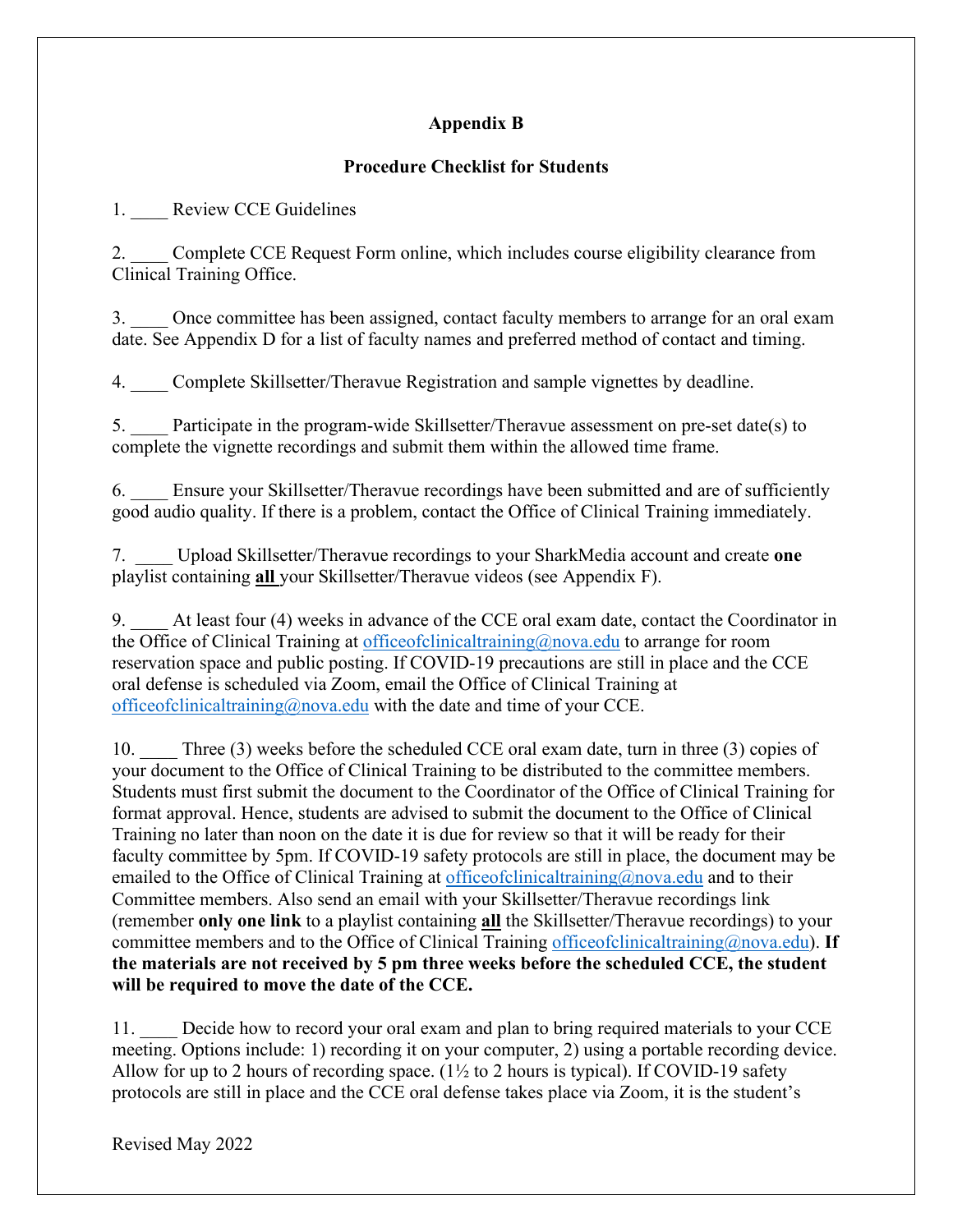responsibility to ensure the defense is recorded using Zoom. It is the student's responsibility to send a link to their CCE recording to the Office of Clinical Training at [officeofclinicaltraining@nova.edu.](mailto:officeofclinicaltraining@nova.edu)

12. On the date of your CCE, obtain a sign-off form from the Clinical Training Office to present to the CCE Committee at the time of the oral examination.

# **Procedure Checklist for the Chairperson**

1. Respond to the student's request to schedule CCE within seven days (unless out of office with vacation autoreply on email or answering machine).

2. Review written and recorded materials before the exam. Given that final scores must be tallied before the end of the CCE meeting (to determine whether a score of 70 or above was earned), it can be helpful to begin completing the CCE Rating Form during review of written and recorded materials, with the understanding that scores can be adjusted during the oral defense.

3.\_\_\_\_ Conduct the oral examination and direct the evaluation of the candidate.

4. Complete the CCE Rating Scale and render an independent pass or remediate decision immediately after the examination (while the student waits outside the examination room).

5. Make sure that each individual members' score on the CCE Rating Scale adds up to 70 or above if it is "Pass" or below 70 if it is a "Remediate" decision. Ask committee members for feedback on strengths and weaknesses noted during the CCE.

6. \_\_\_\_ Inform the student immediately of Committee's decision (Pass, Remediate, or Split Decision). Summarize committee feedback on strengths and weaknesses noted during the CCE and share this information with the student during the feedback portion of the meeting. **If the committee elects to remediate, the committee chairperson will refer the candidate to the Director of Clinical Training who will appoint a remediation committee.** 

7. The faculty member may choose to return the written presentation materials to the student after the evaluation or may choose to retain them.

8. \_\_\_\_ Submit the completed sign-off form to the Director of Clinical Training immediately after the evaluation.

9.  $\blacksquare$  Ensure that the student submits the recording(s) of the oral examination to the Clinical Training Office on the day of the examination.

10. Submit the completed CCE Rating Scale to the Director of Clinical Training electronically or hard copy within 5 working days of the evaluation. The inclusion of comments on the CCE Rating Scale can be particularly helpful, especially in cases of remediation as they can guide the recommendation of the remediation committee.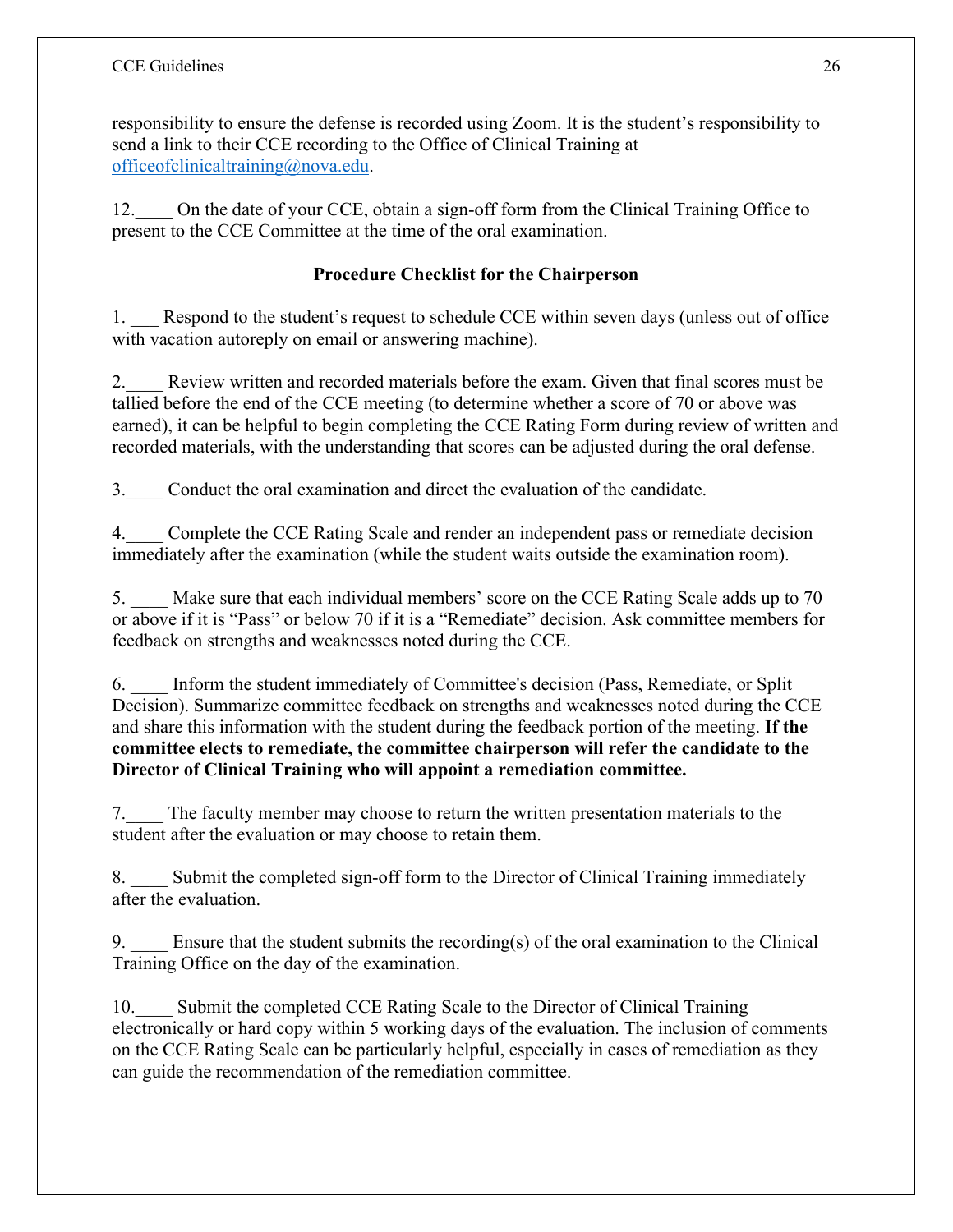# **Procedure Checklist for Committee Member(s)**

1. Respond to the student's request to schedule CCE within seven days (unless out of office with vacation autoreply on email or answering machine)

2. Review written and recorded material before exam. Given that final scores must be tallied before the end of the CCE meeting (to determine whether a score of 70 or above was earned), it can be helpful to begin completing the CCE Rating Form during review of written and recorded materials, with the understanding that scores can be adjusted during the oral defense.

3. Complete the CCE Rating Scale and render an independent pass or remediate decision immediately after the examination (while the student waits outside the examination room).

4. The faculty member may choose to return the written presentation materials to the student after the evaluation or may choose to retain them.

5.\_\_\_\_ Submit the completed CCE Rating Scale to the Director of Clinical Training electronically or hard copy within five (5) working days of the evaluation. The inclusion of comments on the CCE Rating Scale can be particularly helpful, especially in cases of remediation as they can guide the recommendation of the remediation committee.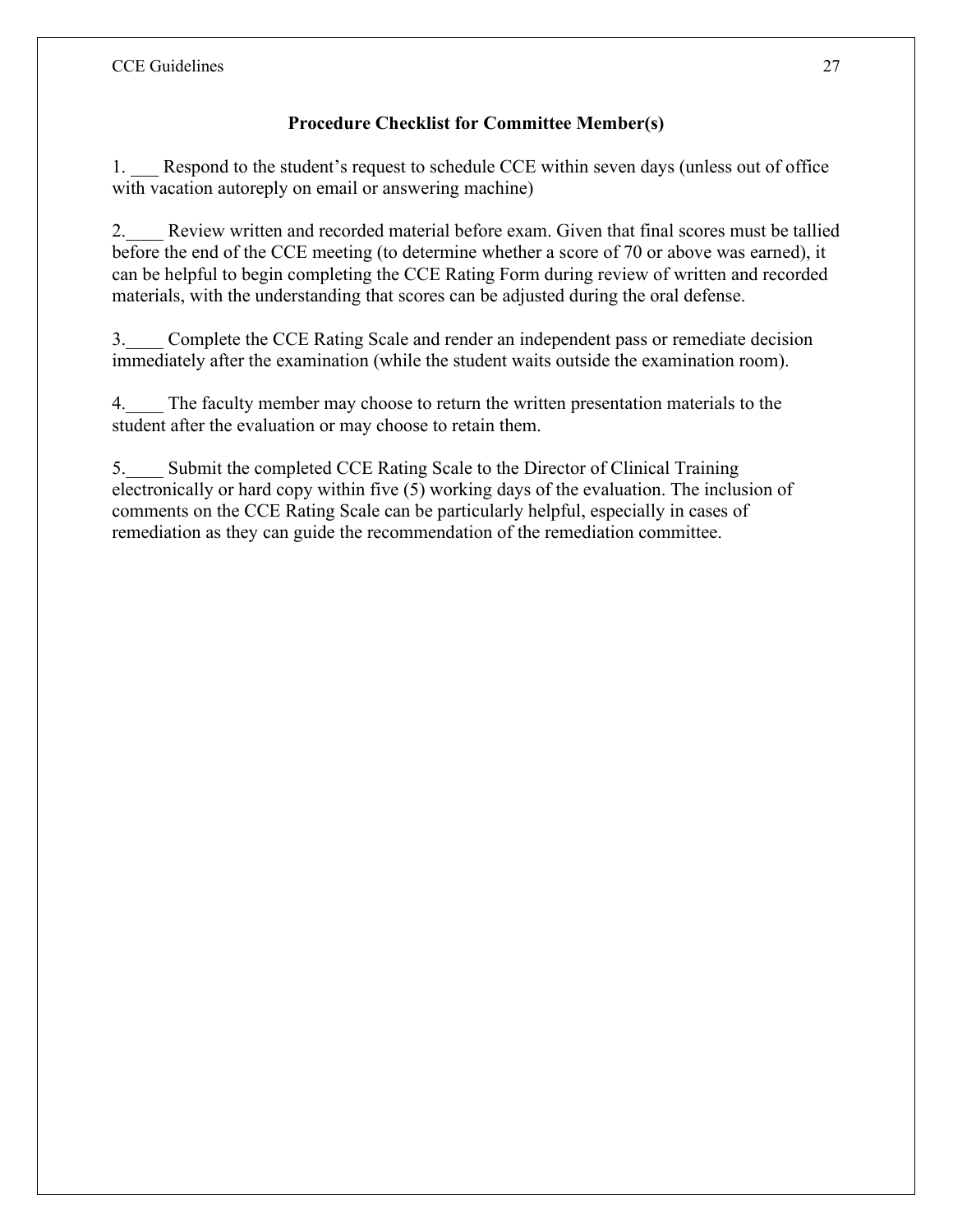# **Appendix C**

# **College of Psychology CCE Faculty Directory**

The following is a list of faculty members (12-, 10-, or 9- month) you may choose from when listing your committee member choices (9- and 10-month Faculty may not be available during the summer semester):

| 1.  | Soledad Arguelles-Borge       | (12) |
|-----|-------------------------------|------|
| 2.  | Ryan Black                    | (12) |
| 3.  | <b>Stephen Campbell</b>       | (9)  |
| 4.  | Gene Cash                     | (12) |
| 5.  | Jennifer Davidtz              | (12) |
| 6.  | Christian DeLucia             | (12) |
| 7.  | Amy Ellis                     | (12) |
| 8.  | David Feldman                 | (12) |
| 9.  | Ana Fins                      | (12) |
| 10. | Diana Formoso                 | (12) |
| 11. | Barbara Garcia-Lavin          | (12) |
| 12. | <b>Charles Golden</b>         | (12) |
| 13. | Donna Hillier                 | (12) |
| 14. | Iryna Kasi                    | (12) |
| 15. | Alan Katell                   | (12) |
| 16. | Tom Kennedy                   | (12) |
| 17. | Jeffery Kibler                | (12) |
| 18. | Christopher Layne             | (12) |
| 19. | Janell Mesinger               | (12) |
| 20. | <b>Timothy Moragne</b>        | (9)  |
| 21. | <b>Barry Nierenberg</b>       | (9)  |
| 22. | <b>Scott Poland</b>           | (12) |
| 23. | <b>Bady Quintar</b>           | (12) |
| 24. | David Reitman                 | (12) |
| 25. | <b>Emily Salivar</b>          | (12) |
| 26. | Robert Seifer                 | (12) |
| 27. | <b>Ashley Stripling</b>       | (12) |
| 28. | <b>Lourdes Suarez-Morales</b> | (9)  |
| 29. | Kayla Thayer                  | (12) |
| 30. | Jessica Valenzuela            | (12) |
| 31. | Sarah Valley-Gray             | (12) |
| 32. | Vincent Van Hasselt           | (12) |
| 33. | Angela Waguespack             | (10) |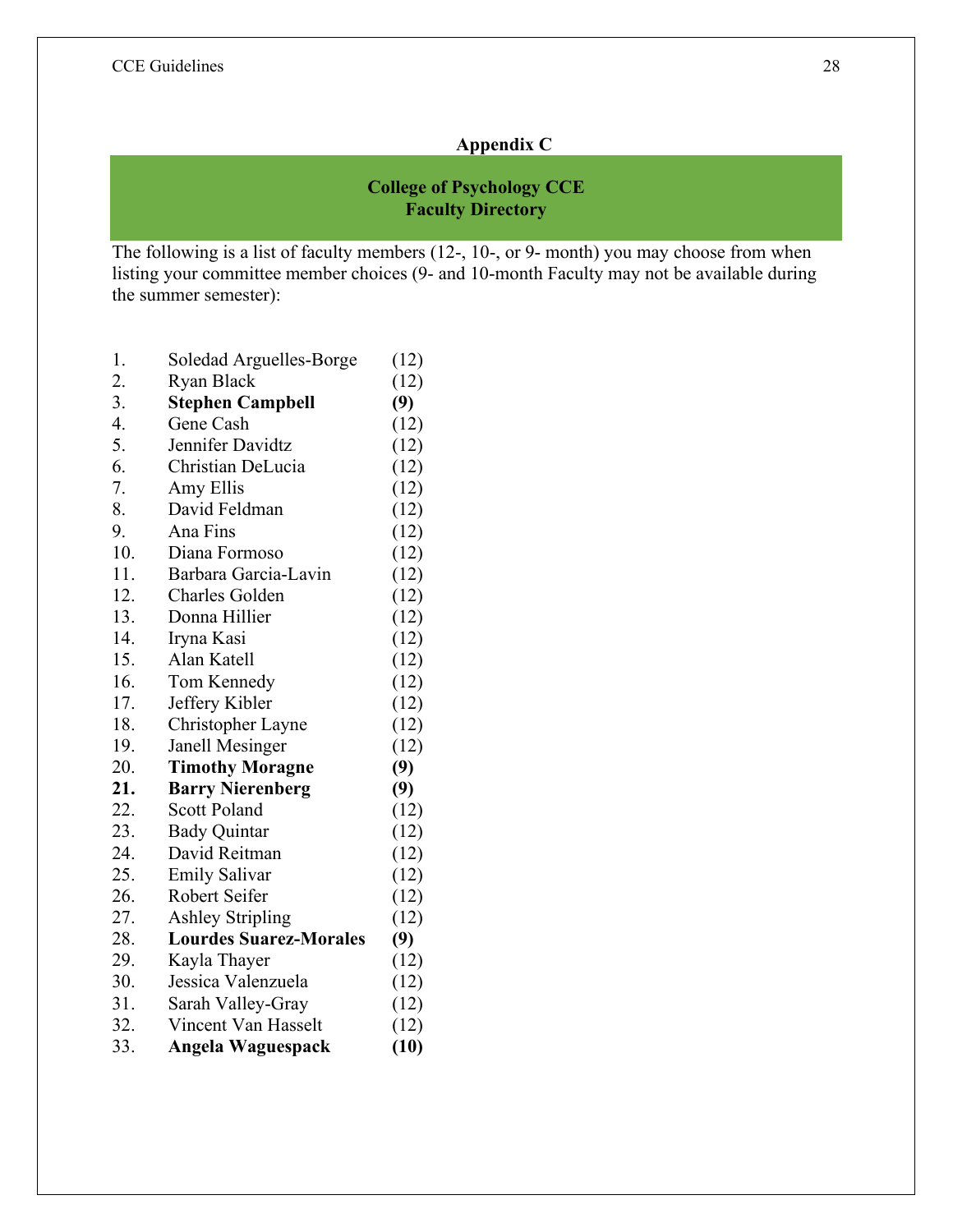# **Appendix D**

| <b>FACULTY</b>           | Phone | Email                 | <b>Preferred Method of Contact</b> |
|--------------------------|-------|-----------------------|------------------------------------|
| Arguelles-Borge, Soledad | 25820 | soledada              | Email                              |
| Black, Ryan              | 25794 | blackrya              | Email                              |
| Campbell, Stephen        | 25759 | stephcam              | Email                              |
| Cash, Gene               | 25703 | cralph                | Email                              |
| Davidtz, Jennifer        | 25817 | jdavidtz              | Email                              |
| DeLucia, Christian       | 25810 | cdelucia              | Email                              |
| Ellis, Amy               | 25902 | Amy.Ellis             | Email                              |
| Faust, Jan               | 25713 | jfaust                | Email                              |
| Feldman, David           | 25651 | dfeldman              | Email                              |
| Fins, Ana                | 25897 | anaifins              | Email                              |
| Formoso, Diana           | 25772 | formoso               | Email                              |
| Garcia-Lavin, Barbara    | 27917 | garciala              | Email                              |
| Gold, Steven             | 25714 | gold                  | Email                              |
| Golden, Charles          | 25715 | goldench              | Email                              |
| Hillier, Donna           | 27264 | donnangu              | Email                              |
| Kasi, Iryna              | 25716 | ikasi                 | Email                              |
| Katell, Alan             | 25723 | katell                | Email                              |
| Kennedy, Tom             | 25807 | ktom                  | Email                              |
| Kibler, Jeffrey          | 25879 | kibler                | Email                              |
| Layne, Christopher       | 27518 | clayne                | Email                              |
| Mensinger, Janell        | 25402 | mensing               | Email                              |
| Moragne, Timothy         | 25735 | moragne               | Office Telephone                   |
| Nierenberg, Barry        | 25732 | nierenbe              | Email                              |
| Poland, Scott            | 25881 | spoland               | Email                              |
| Quintar, Bady            | 25751 | badyq                 | Visit office (2066) to schedule    |
| Reitman, David           | 25717 | reitmand              | Email                              |
| Salivar, Emily           | 25895 | Esalivar              | Email                              |
| Seifer, Rob              | 25681 | Seiferro              | Email                              |
| Stripling, Ashley        | 25762 | astripling            | Email                              |
| Suarez-Morales, Lourdes  | 25813 | <b>lsuarezmorales</b> | Email                              |
| Thayer, Kayla            | 25880 | kthayer               | Email                              |
| Valenzuela, Jessica      | 25737 | iv637                 | Email                              |
| Valley-Gray, Sarah*      | 25783 | valleygr              | Email                              |
| Van Hasselt, Vincent     | 25752 | vanhasse              | Email                              |
| Waguespack, Angela       | 25719 | waguespa              | Email                              |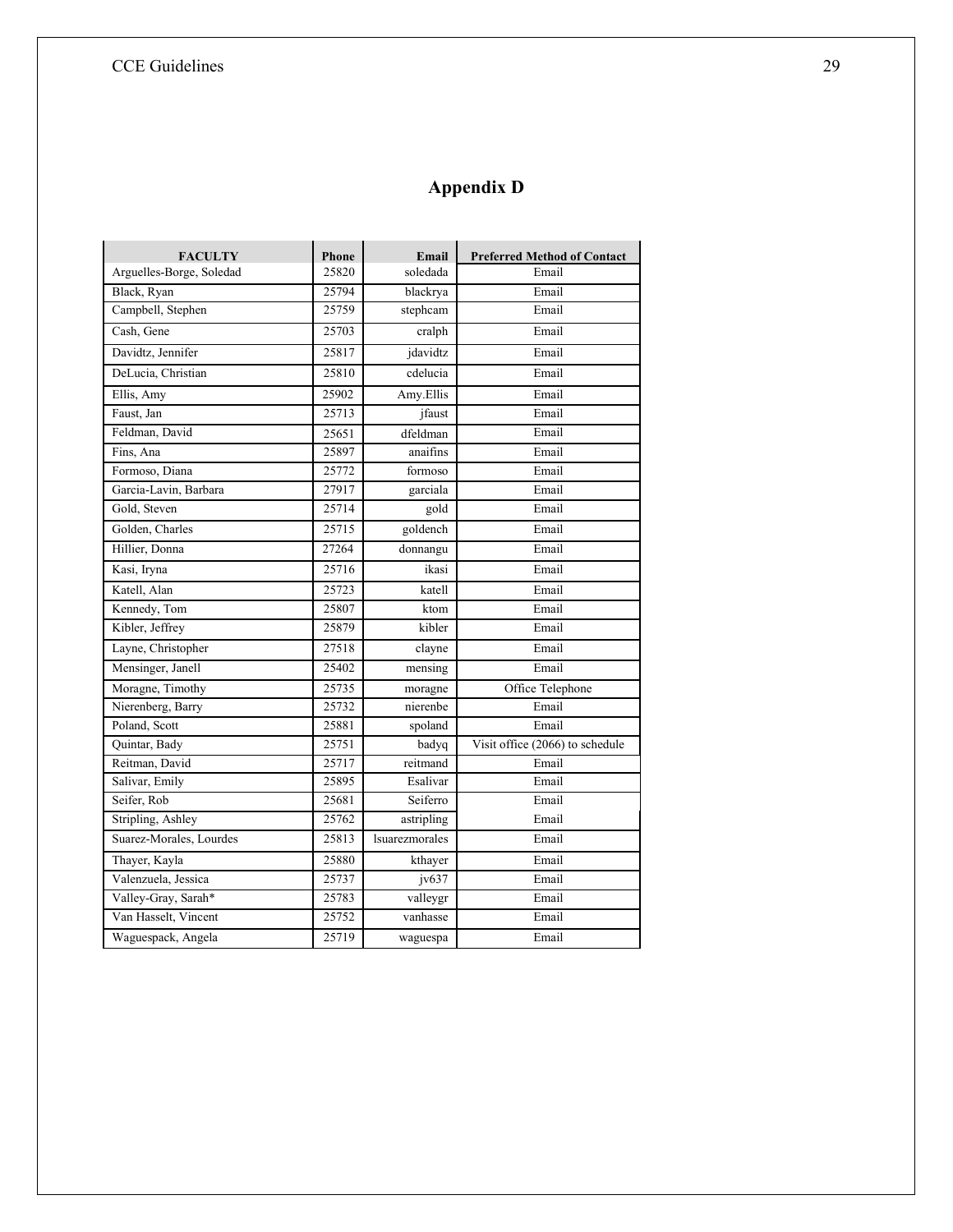#### Appendix E **CCE Self-Assessment and Transcript Form**

After reviewing all recordings, please identify **two videos within each competency domain** that best represents your skills within that domain *(Please see CCE rubric for full description of each of the competencies listed below.)* Please identify and transcribe each video below. You cannot use one video response for more than one category. Members of your Clinical Competency Examination (CCE) committee will review the videos that you selected within each domain, as well as the remaining eight exam videos.

\*For *Fidelity of Intervention* and *Intervention Skills*, consistent with the rubric, select responses that accurately reflect the treatment model, or alternative treatment, you used for the case you are presenting for the CCE.

#### **I. Fidelity of Intervention\***

Please select 2 Skillsetter/Theravue clips that "describe many interventions that accurately and consistently reflect the student's conceptualization and adherence to their treatment model(s)."

*Identified Fidelity of Intervention Tape 1:*

*Transcript Fidelity of Intervention Tape 1:*

*Provide a brief (no more than 250 words) self-analysis. Describe why you selected this recording and how you believe it fits with the treatment model, or alternative treatment, you used for the case you are presenting for the CCE. If you would like to include additional dialogue [demonstrating your approach] with the client in the video, you may do so here. If there is anything you would have done differently, please note what that would have been here):*

*Identified Fidelity of Intervention Tape 2:*

*Transcript Fidelity of Intervention Tape 2:*

*Provide a brief (no more than 250 words) self-analysis. Describe why you selected this recording and how you believe it fits with the treatment model, or alternative treatment, you used for the case you are presenting for the CCE. If you would like to include additional dialogue [demonstrating your approach] with the client in the video, you may do so here. If there is anything you would have done differently, please note what that would have been here):*

#### **II. Intervention Skills\***

Please select 2 Skillsetter/Theravue clips that "Please select 2 Skillsetter/Theravue clips that "Intervention skills (as demonstrated in tape) were organized and well-executed. If mistakes are present, they are minor, do not fundamentally misrepresent the intervention, and are not expected to negatively impact the client's response to treatment."

*Identified Intervention Skills Tape 1:*

*Transcript Intervention Skills Tape 1:*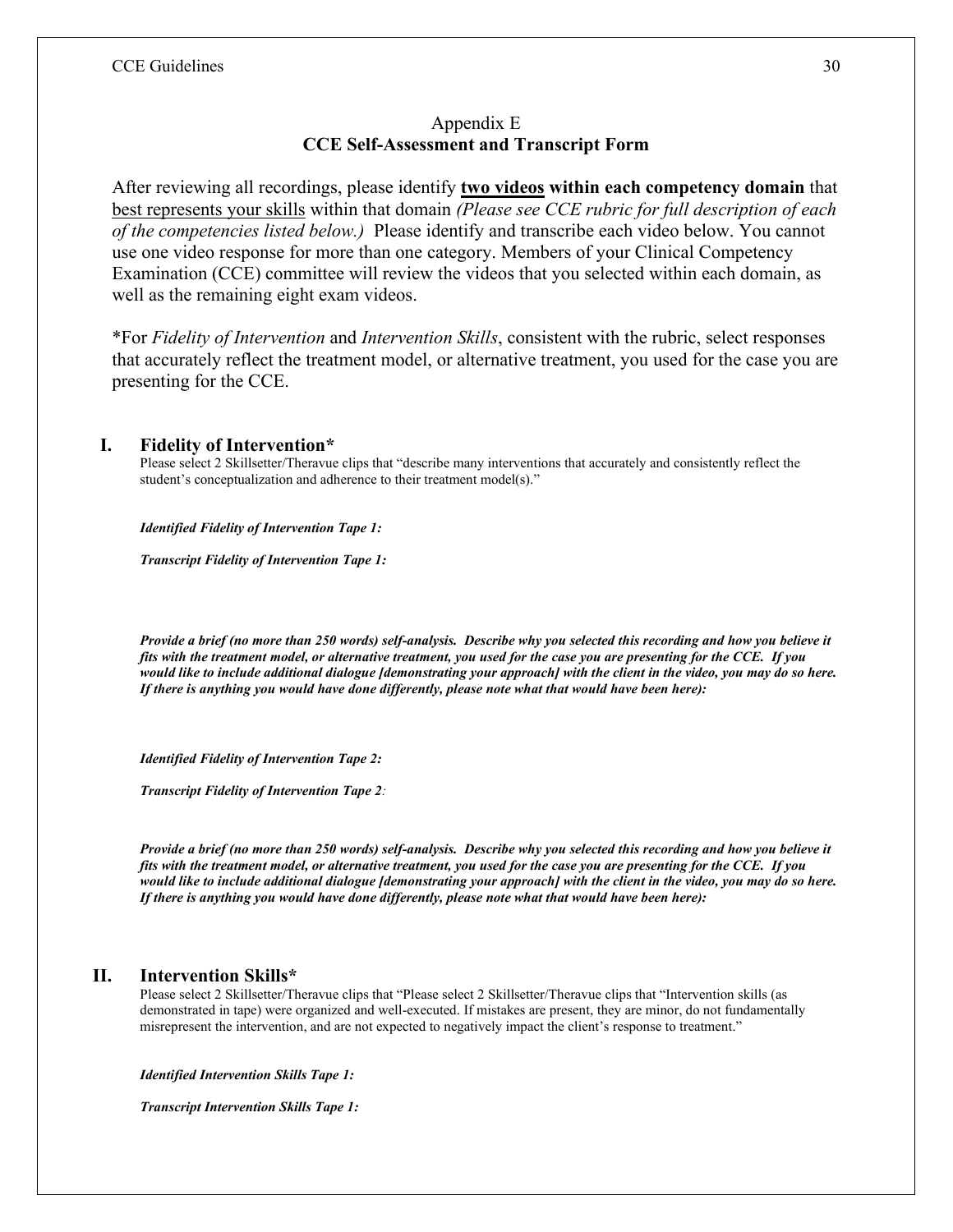*Provide a brief (no more than 250 words) self-analysis. Describe why you selected this recording and how you believe it demonstrates your intervention skills. If you would like to include additional dialogue [demonstrating your skills] with the client in the video, you may do so here. If there is anything you would have done differently, please note what that would have been here):*

*Identified Intervention Skills Tape 2:*

*Transcript Intervention Skills Tape 2:*

*Provide a brief (no more than 250 words) self-analysis. Describe why you selected this recording and how you believe it demonstrates your intervention skills. If you would like to include additional dialogue [demonstrating your skills] with the client in the video, you may do so here. If there is anything you would have done differently, please note what that would have been here):*

#### **III. Listening, Understanding, Empathy**

Please select 2 Skillsetter/Theravue clips that "reflects a solid command of effective listening and communication of understanding and

empathy. For example, student uses verbal encouragers, content and feelings reflections, and summaries to communicate an understanding of client's concerns and feelings. There are few, if any, therapist interruptions or digressions."

*Identified Listening, Understanding, Empathy Tape 1*:

*Transcript Listening, Understanding, Empathy Tape 1*:

*Provide a brief (no more than 250 words) self-analysis. Describe why you selected this recording and how you believe it demonstrates your intervention skills. If you would like to include additional dialogue [demonstrating your skills] with the client in the video, you may do so here. If there is anything you would have done differently, please note what that would have been here):*

*Identified Listening, Understanding, Empathy Tape 2*:

*Transcript Listening, Understanding, Empathy Tape 2*:

*Provide a brief (no more than 250 words) self-analysis. Describe why you selected this recording and how you believe it demonstrates your intervention skills. If you would like to include additional dialogue [demonstrating your skills] with the client in the video, you may do so here. If there is anything you would have done differently, please note what that would have been here):*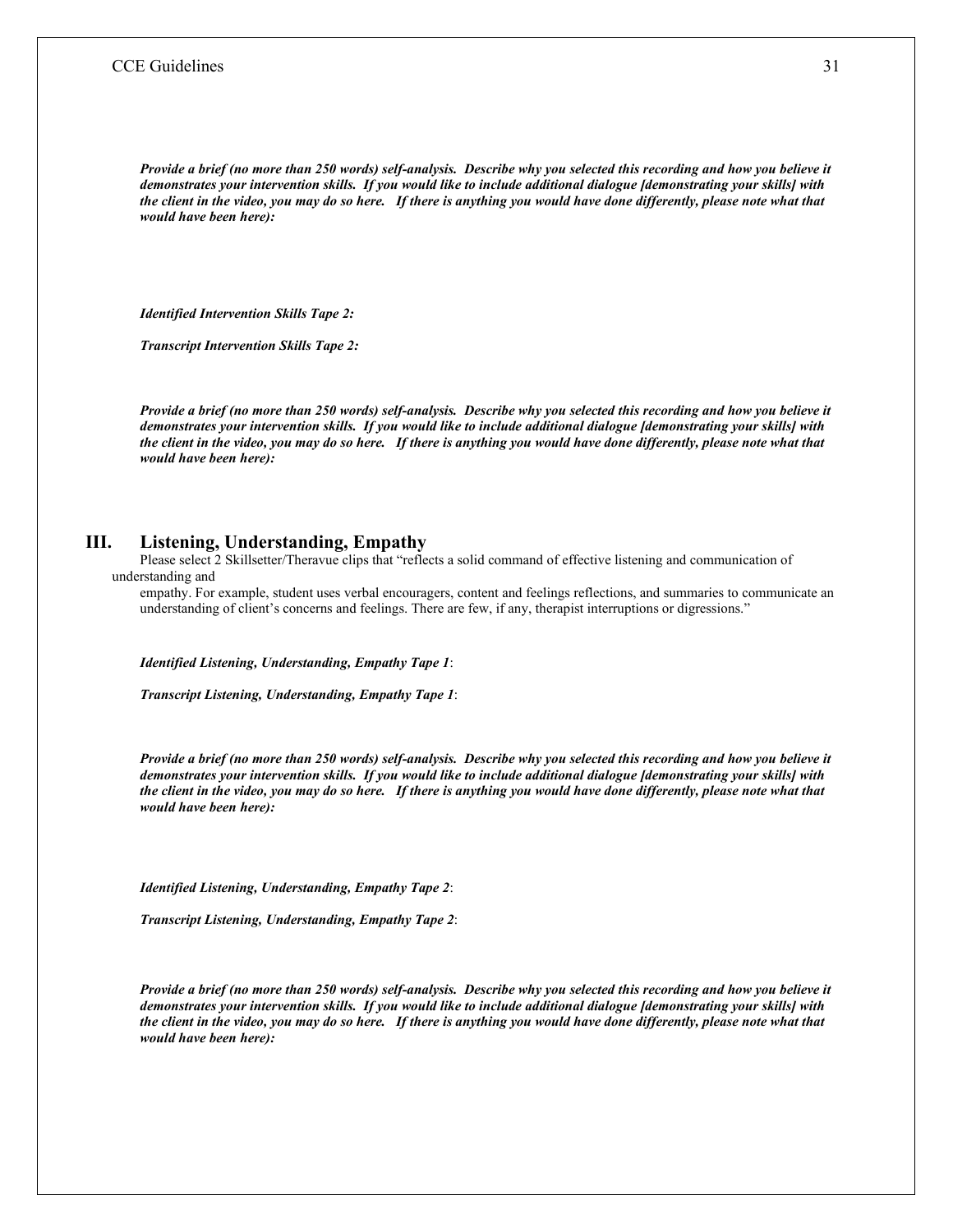#### **IV. Open-Ended Questioning & Other Facilitating Techniques**

Please select 2 Skillsetter/Theravue clips that "reflects a solid command of use of open-ended questions and other facilitating techniques, including clarification, confrontation, feedback, and silences in exploring client concerns."

*Identified Open-Ended Questioning & Other Facilitating Techniques Tape 1*:

*Transcript Open-Ended Questioning & Other Facilitating Techniques Tape 1*:

*Provide a brief (no more than 250 words) self-analysis. Describe why you selected this recording and how you believe it demonstrates your intervention skills. If you would like to include additional dialogue [demonstrating your skills] with*  the client in the video, you may do so here. If there is anything you would have done differently, please note what that *would have been here):*

*Identified Open-Ended Questioning & Other Facilitating Techniques Tape 2*:

*Transcript Open-Ended Questioning & Other Facilitating Techniques Tape 2*:

*Provide a brief (no more than 250 words) self-analysis. Describe why you selected this recording and how you believe it demonstrates your intervention skills. If you would like to include additional dialogue [demonstrating your skills] with*  the client in the video, you may do so here. If there is anything you would have done differently, please note what that *would have been here):*

#### V. **Legal/Ethical Issues**

Please select 2 Skillsetter/Theravue clips that *"*carefully considers legal implication of case, including reporting requirements, while maintaining respect for client confidentiality and commitment to high professional standards*."*

*Identified Legal/Ethical Issues Tape 1*:

*Transcript Legal/Ethical Issues Tape 1*:

*Provide a brief (no more than 250 words) self-analysis. Describe why you selected this recording and how you believe it fits with your approach to managing ethical/legal issues in your work. If you would like to include additional dialogue [demonstrating your approach] with the client in the video, you may do so here. If there is anything you would have done differently, please note what that would have been here):*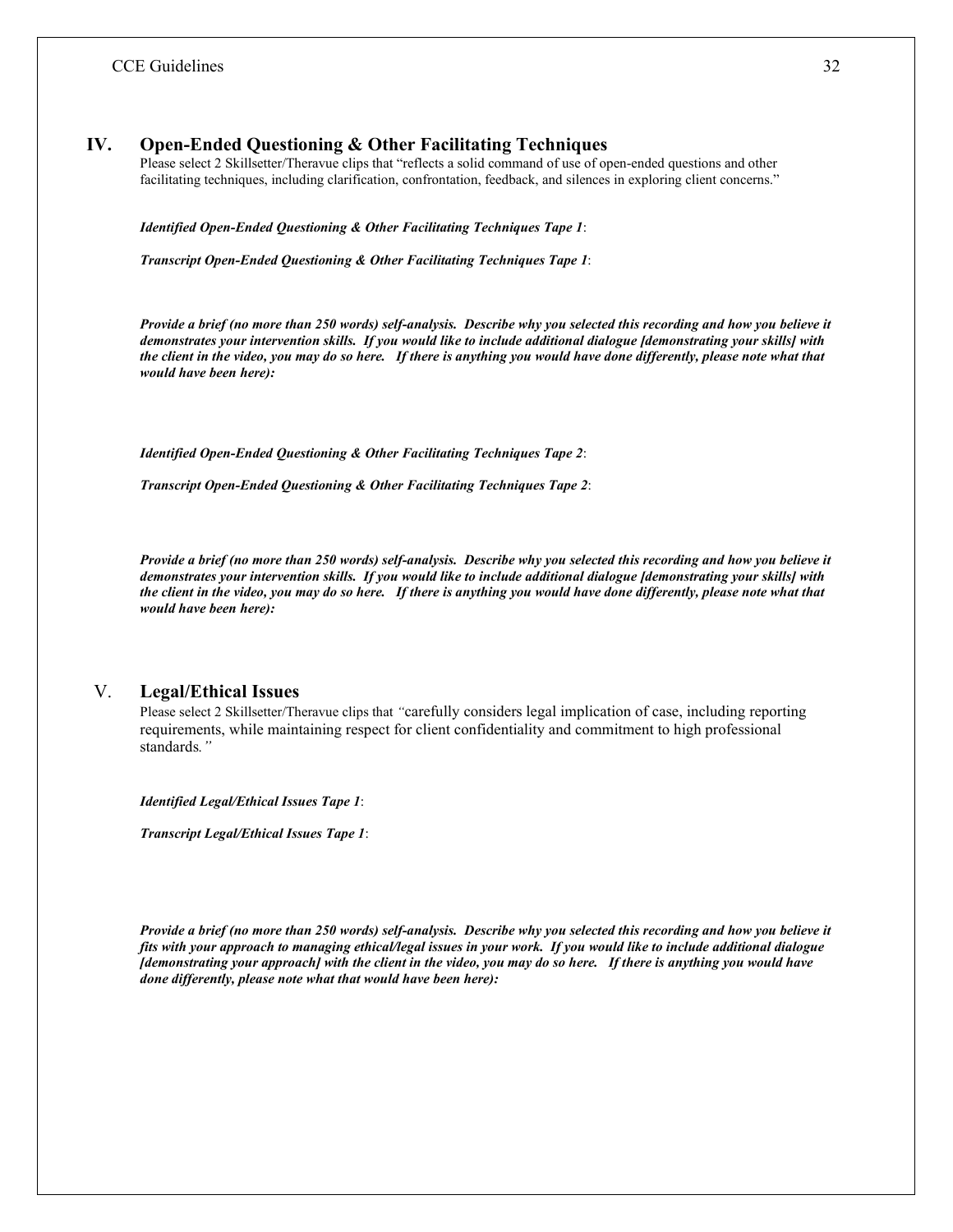*Identified Legal/Ethical Issues Tape 2*:

*Transcript Legal/Ethical Issues Tape 2*:

*Provide a brief (no more than 250 words) self-analysis. Describe why you selected this recording and how you believe it fits with your approach to managing ethical/legal issues in your work. If you would like to include additional dialogue [demonstrating your approach] with the client in the video, you may do so here. If there is anything you would have done differently, please note what that would have been here):*

#### **VI. Diversity**

Please select 2 Skillsetter/Theravue clips that demonstrate *"diversity issues relevant to the case was sophisticated and commensurate with doctoral-level training."* 

*Identified Diversity Tape 1*:

*Transcript Diversity Tape 1*:

*Provide a brief (no more than 250 words) self-analysis. Describe why you selected this recording and how you believe it fits with your approach to diversity in your work. If you would like to include additional dialogue [demonstrating your approach] with the client in the video, you may do so here. If there is anything you would have done differently, please note what that would have been here):*

*Identified Diversity Tape 2*:

*Transcript Diversity Tape 2*:

*Provide a brief (no more than 250 words) self-analysis. Describe why you selected this recording and how you believe it fits with your approach to diversity in your work. If you would like to include additional dialogue [demonstrating your approach] with the client in the video, you may do so here. If there is anything you would have done differently, please note what that would have been here):*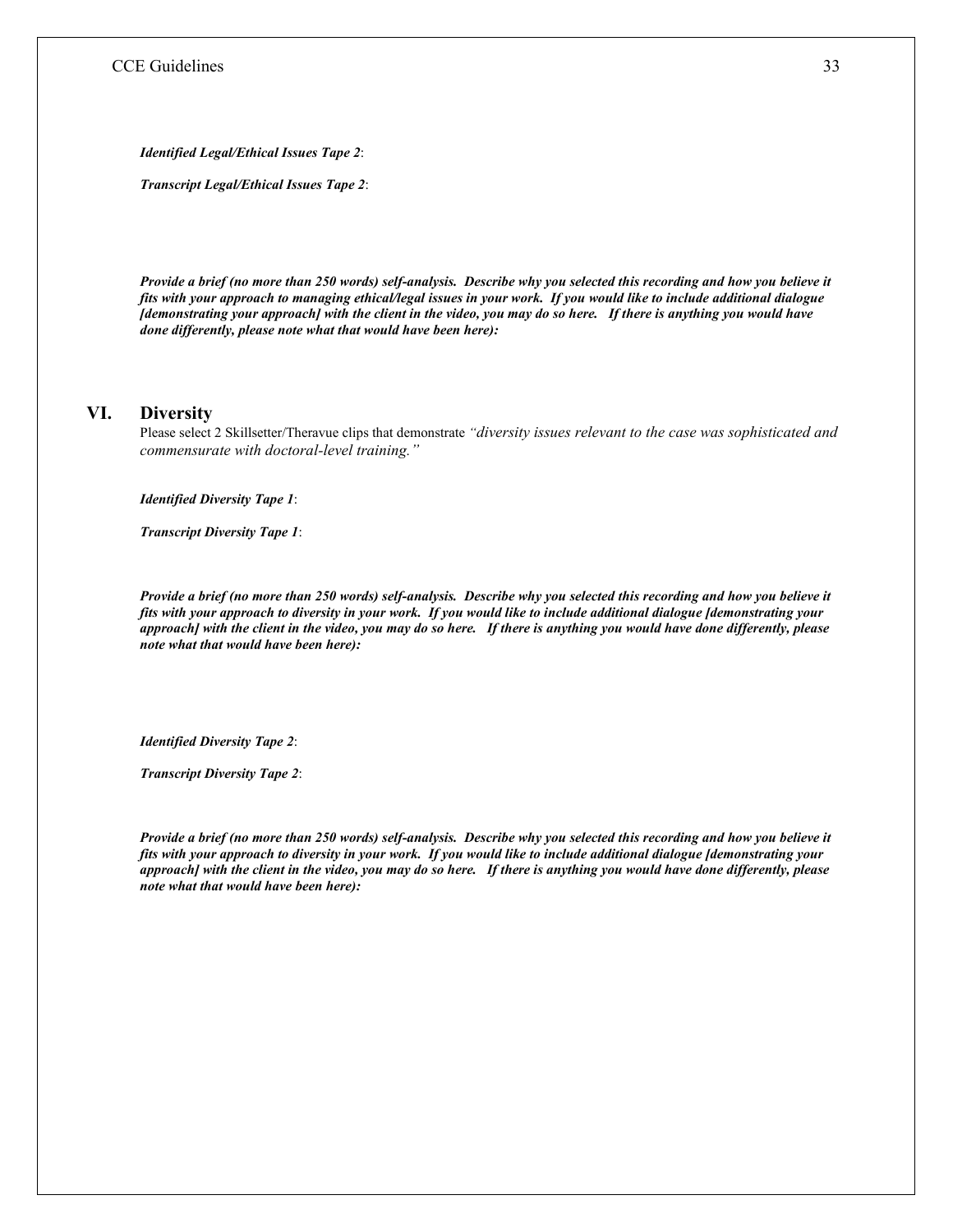# Appendix F

# **Instructions for Recording and Submitting Responses in Skillsetter/Theravue**

The Skillsetter/Theravue portion of the CCE includes 20 stimulus videos (clinical vignettes) to which you must record and submit responses. Prior to beginning the assessment, allow yourself time to become comfortable with the Skillsetter/Theravue platform.

#### **Be sure to use either Mozilla Firefox or Google Chrome. DO NOT use Internet Explorer or Safari, or you will encounter technical errors that may invalidate the examination.**

If you encounter any technical difficulties while completing the Skillsetter/Theravue portion of the exam, please contact Nicole Clark at Skillsetter/Theravue [\(nicole@Skillsetter.com\)](mailto:nicole@Skillsetter.com) and copy Drs. Feldman [\(dfeldman@nova.edu\)](mailto:dfeldman@nova.edu) and Garcia-Lavin at [garciala@nova.edu.](mailto:garciala@nova.edu)

Please work independently.

**Following the 3-hour exam:** you will be asked to choose 2 videos that you feel most strongly represent your skills in each of the following 6 domains. Refer to Appendix E (CCE Self-Assessment and Transcript Form) in the CCE guidelines for a detailed rubric, which includes a description of each of these domains.

- **Fidelity of Intervention**
- **Intervention Skills**
- **Listening, Understanding, Empathy**
- **Open-Ended Questioning & Other Facilitating Techniques**
- **Legal/Ethical Issues**
- **Diversity**

# **You have 3 hours to complete the Skillsetter/Theravue portion of the exam.**

Following the submission of your responses you will be allowed ample time to review, transcribe, and select videos for each competency domain. As such, please use the 3 hours allotted ONLY to record and submit responses and **NOT** to select competency domains. You may choose to re-record your responses as many times as you see fit prior to submitting them. However, you will only be allowed **three (3) hours total** to record all 20 responses. Note: There is no way to erase and re-record a video response you have already submitted. However, you may choose to go back to the original stimulus video and record and submit a new response. Please note that all responses you submit will be displayed on Skillsetter/Theravue. You will need to save ALL your responses to SharkMedia and add ALL your response videos to the playlist you will send to your CCE committee. Therefore, if you do choose to go back and resubmit a response for one or more videos, be sure to indicate the correct video on the CCE Self-Assessment and Transcript Form.